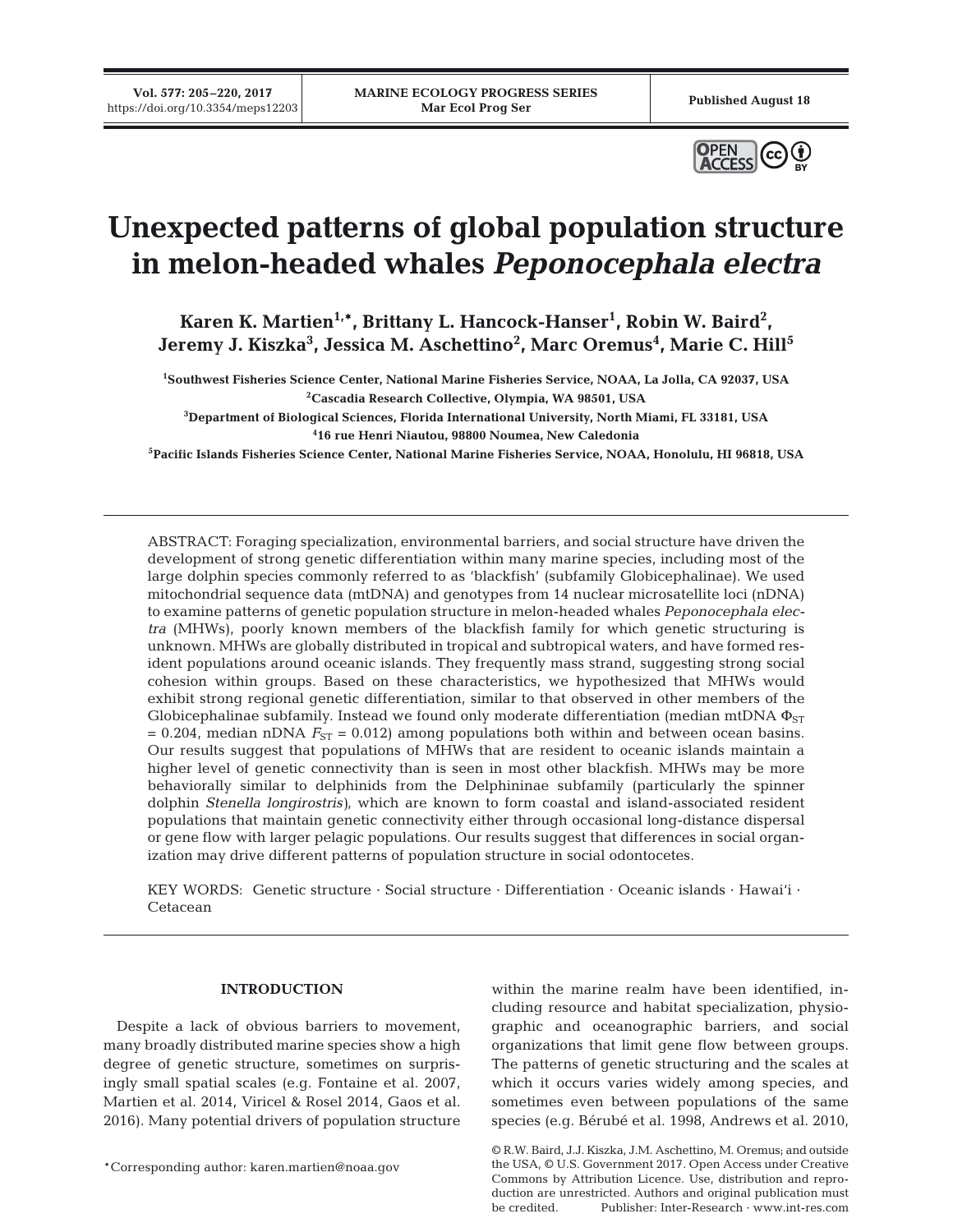Gaos et al. 2016, Viricel et al. 2016). Nonetheless, because closely related species often share similar life history and behavioral traits, broadly similar patterns of genetic structure often emerge among them. For example, the cetacean subfamily Globicephalinae, commonly referred to as 'blackfish,' is comprised of several species of large, dark-colored dolphins, including killer whales *Orcinus orca*, false killer whales *Pseudorca crassidens*, pygmy killer whales *Feresa attenuata*, long-finned pilot whales *Globicephala melas*, and short-finned pilot whales *G. macrorhynchus*. Each of these species exhibits strong social structure and deep divergences within the mitochondrial genome, both within and between ocean basins (Bigg et al. 1987, Amos et al. 1993, Baird et al. 2008, 2012, McSweeney et al. 2009, Oremus et al. 2009, Morin et al. 2010a, Parsons et al. 2013, Martien et al. 2014).

Melon-headed whales *Peponocephala electra* (MHWs) are poorly known members of the blackfish subfamily. However, much of what we do know about MHWs suggests that they might also form strongly differentiated regional populations (Brown ell et al. 2009b, Aschettino et al. 2012). They are globally distributed in oceanic habitats of tropical and subtropical waters, particularly in continental and insular slope waters between 20° S and 20° N (Perryman 2002). MHWs also mass strand frequently (Brownell et al. 2009b), a recurring pattern observed in highly social species, such as pilot whales (Olson & Reilly 2002). A near mass stranding event (i.e. animals that would have stranded were it not for human intervention) in Hawai'i (USA) associated with a naval exercise utilizing mid-frequency sonar (South all et al. 2006, Brownell et al. 2009b), and a mass stranding in Madagascar associated with a multibeam sonar survey (Southall et al. 2013) both raise concern that this species may be particularly vulnerable to anthropogenic sounds.

MHWs are typically seen far offshore in deep water. However, observational, photo-identification, and anecdotal evidence suggests the presence of island- associated populations of MHWs around Palmyra Atoll and the Marquesas Islands in French Polynesia (Brownell et al. 2009b), the Hawaiian Archipelago (Aschettino et al. 2012), and around Mayotte in the Mozambique Channel (Kiszka et al. 2011). The best-studied populations are those around the main Hawaiian Islands. Aschettino et al. (2012) used social network analysis of photo-identification data to identify and describe the ranges of 2 populations. The larger of these, referred to as the Hawaiian Islands (HI) population, has an estimated abundance of 5794 individuals  $(CV = 0.20;$  Aschettino 2010). It ranges in deep waters (>1000 m) among all of the main Hawaiian Islands as well as into offshore waters to at least several hundred kilometers offshore (Woodworth et al. 2012, Baird 2016). In contrast, the 'Kohala resident population', estimated to number only 447 individuals (CV = 0.12; Aschettino 2010), is generally restricted to the small shallow-water shelf (median sighting depth of 381 m) off the northwestern coast of Hawai'i Island (Fig. 1; Baird 2016). Although the ranges of these populations partially overlap, individuals from the 2 populations have never been observed together despite photo-identification records dating back more than 2 decades. A Bayesian analysis of the sighting records for these 2 populations showed that the dispersal rate between them is low enough to render them demographically independent (Aschettino et al. 2012).

Although the distribution of MHWs, their apparent strong social structure, and the existence of island- associated populations all suggest that they may have patterns of genetic differentiation similar to those of other blackfish, there are several aspects of MHW behavior that distinguish them from the rest of the subfamily. They are typically seen in large aggregations, with mean group sizes in the hundreds (Brownell et al. 2009b, Hamilton et al. 2009, Kiszka et al. 2011, Baird et al. 2013). In contrast, mean group sizes of false killer whales, shortand long-finned pilot whales, pygmy killer whales, and killer whales are <30 (Amos et al. 1991, Baird & Dill 1996, Ottensmeyer & Whitehead 2003, Baird et al. 2008, 2013, Hamilton et al. 2009). Furthermore, near some oceanic islands MHWs have been documented undertaking regular daily shoreward− offshore movements. During the day they rest in large groups near the shelf/insular slopes or just offshore of barrier reefs, while at night they break off into smaller groups and move to deep offshore water to forage (Brownell et al. 2009b). This daily movement pattern is very similar to that seen in spinner dolphins *Stenella longirostris* around ocea nic islands (Lammers 2004, Oremus et al. 2007), where it is thought to reduce predation risk from open-ocean sharks (Kiszka et al. 2015). However, this behavior has never been observed for any other species of blackfish.

Because MHWs have never been studied genetically, it is unknown whether these behavioral differences from other blackfish will result in different patterns of genetic structure. We hypothesized that the strong social structure and fine-scale population structure identified in previous observational and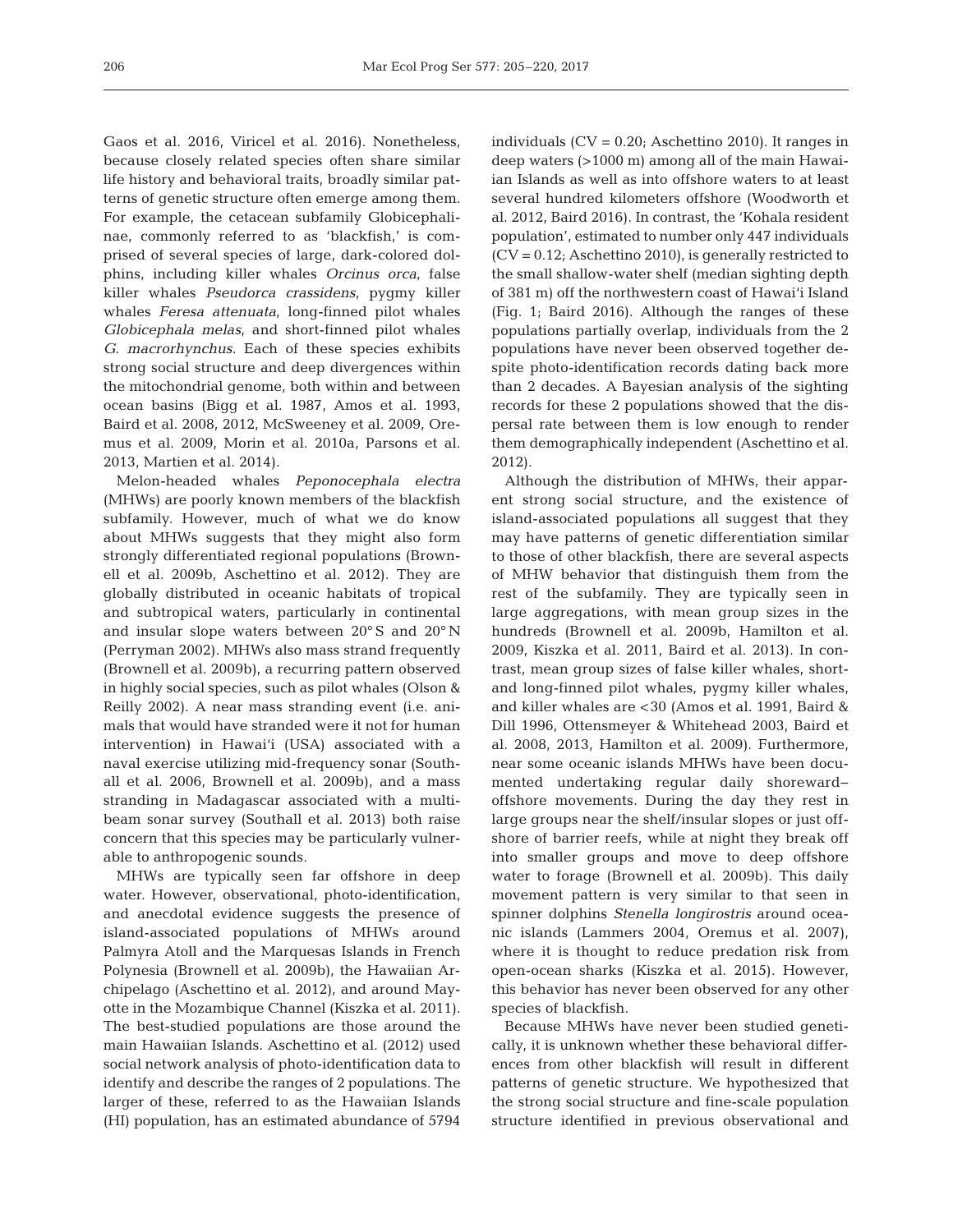

photo-identification studies would translate into strong genetic differentiation at the regional and global scale, and low mitochondrial haplotypic diversity, similar to what is seen in other blackfish. We tested this hypothesis using mitochondrial (mtDNA) sequence data and genotypes from 14 nuclear microsatellite loci (nDNA) from multiple putative populations from the Pacific Ocean. We also compared the Pacific samples to a small set of samples from the Atlantic and Indian Oceans to look for evidence of strong mitochondrial divergence between ocean basins, as has been described in other species of blackfish.

# **MATERIALS AND METHODS**

#### **Sample set**

Our sample set consisted of 232 samples collected from animals biopsied at sea  $(n = 225)$ , stranded dead on shore  $(n = 6)$ , or from sloughed skin  $(n = 1)$ . All samples were part of the NMFS Marine Mammal and Sea Turtle Research (MMASTR) Collection, where they were preserved in either ethanol or salt-saturated DMSO and frozen at −20°C, or they were frozen at −80°C without preservative.

We stratified samples geographically and further stratified the Hawaiian samples into the 2 populations identified by Aschettino et al. (2012; Fig. 1). Hawaiian samples were assigned to the Kohala resident population if they were from animals known to be members of that population based on photo-identification data or if they were sampled from a group containing known members of that population. All other Hawaiian samples were assigned to the Hawaiian Islands population. There were no instances of animals having been sighted with members of both populations.

### **Laboratory processing**

Genomic DNA was extracted using a lithium chloride protocol (Gemmell & Akiyama 1996), sodium chloride protocol (Miller et al. 1988), or Qiagen DNeasy Blood and Tissue Kit (no. 69506). The 5' end of the hypervariable mtDNA control region was amplified and sequenced in 2 parts on an Applied Biosystems 3730 sequencer. The PCR cycling profile and sequencing primers were as described by Martien et al. (2014). Sequences were assembled and aligned using SEQED version 1.0.3 (ABI) and Se quencher software (versions 4.1 and 4.8; Gene Codes), resulting in final sequences 961 bp long.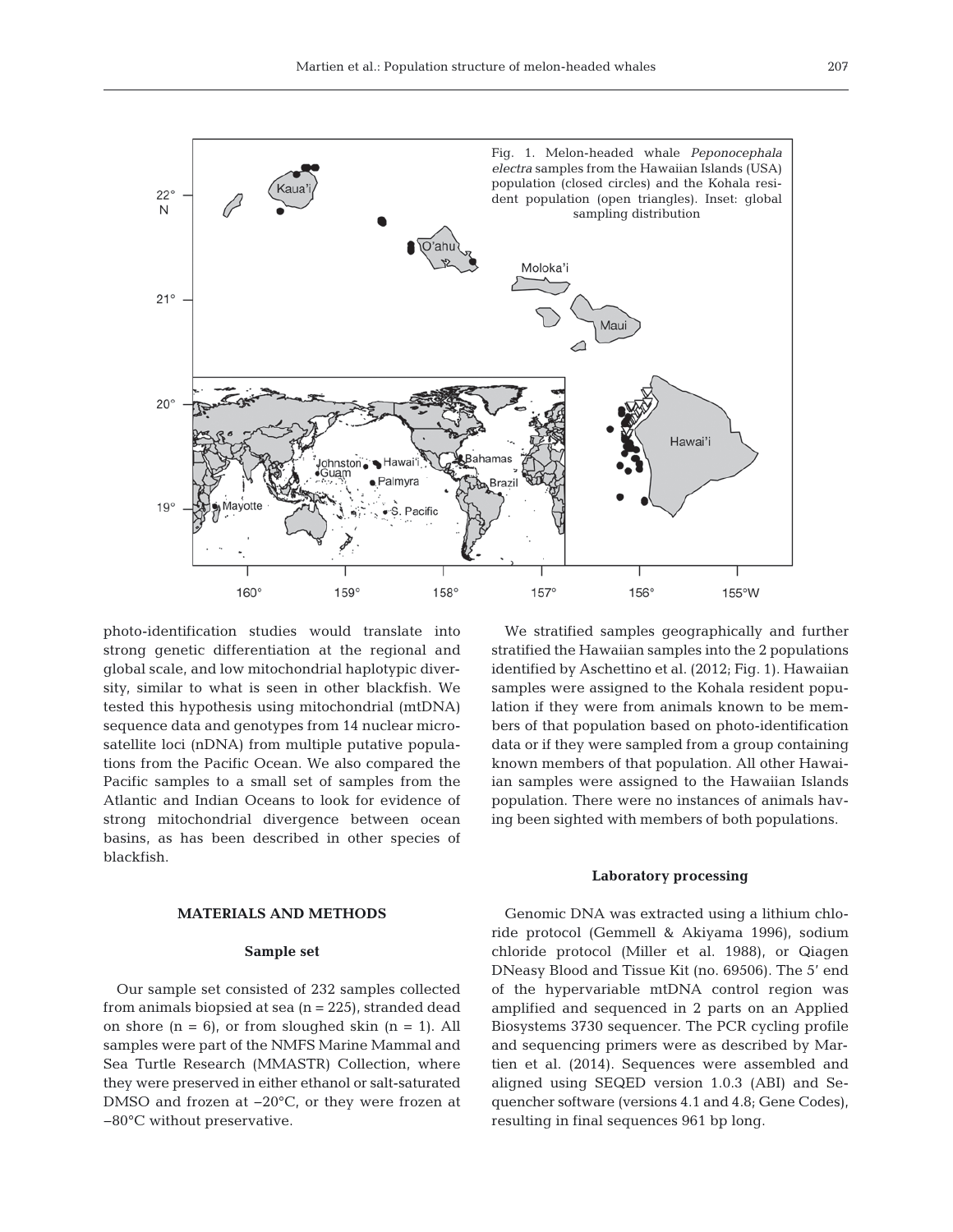We genotyped the samples at 14 dinucleotide microsatellite loci: Ttr11, Ttr58, and TtrRC11, derived from bottlenose dolphin *Tursiops truncatus* (Rosel et al. 2005); KWM12at and KWM2at, derived from *Orcinus orca* (Hoelzel et al. 1998); SW19t (Richard et al. 1996), EV1t, and EV14t (Valsecchi & Amos 1996), all derived from sperm whale *Physeter macrocephalus*; SL125t and SL849t, derived from *Stenella longirostris* (Galver 2002); D17t, derived from beluga whale *Delphinapterus leucas* (Buchanan et al. 1996); SAM25t, derived from North Atlantic right whale *Eubalaena glacialis* (Waldick et al. 1999); and GATA53, derived from humpback whale *Megaptera novaeangliae* (Palsbøll et al. 1997). DNA was amplified using the protocols and PCR thermal cycling profiles described by Martien et al. (2014). The annealing temperature and fluorescent tag used for each locus are provided in Table S1 in the Supplement at www. int-res. com/ articles/suppl/m577p205\_supp.pdf.

Amplicons were visualized on electrophoresis gels and then genotyped on an ABI 3730 genetic analyzer using a commercial internal lane standard  $(ROX500<sup>®</sup>)$ ; ABI). Allele size calls were made using ABI's GeneMapper (version 4.0) software. Ten percent of samples were randomly chosen for replication in order to estimate error rates. Negative and positive controls were included on every genotyping plate to monitor for contamination and ensure high quality genotypes. We used real-time PCR (Stratagene) of the zinc finger (*ZFX* and *ZFY*) genes to genetically sex the samples (Morin et al. 2005).

#### **Data review**

We reviewed all replicate nDNA genotypes for consistency. We calculated the per-allele error rate using only the random replicates. Once data generation was complete, a second, independent genotyper reviewed 20% of allele size calls, chosen at random. Any discrepancies between the original calls and those of the second genotyper were jointly reviewed by both genotypers. Discrepancies that could not be resolved were treated as missing data.

We followed the quality protocols described by Morin et al. (2010b) for the nDNA data set. Samples that were homozygous at ≥75% of the loci, had genotypes at <12 loci, or could not be consistently replicated were excluded from the data set. We used exact tests of Hardy-Weinberg equilibrium (HWE) and tests for heterozygote deficiency to assess each locus for deviation from HWE. We looked for evidence of linkage between pairs of loci using Fisher's method and the Markov chain method. We used 1000 dememorization steps, 100 batches, and 1000 iterations per batch for both the HWE and linkage disequilibrium tests. We conducted the tests separately for each stratum and then combined p-values across strata to obtain a global p-value for each locus. We identified and excluded from the data set individual genotypes that were highly influential (log-odds >2) in deviations from HWE based on the jackknife procedure described by Morin et al. (2009). All HWE and linkage disequilibrium tests, including the HWE jackknife, were conducted in the R package strataG (R Development Core Team 2014, Archer 2016), which implements the software GENEPOP version 4 (Rousset 2008).

We identified pairs of samples with identical or nearly identical (differing at ≤4 loci) genotypes using the program DROPOUT (McKelvey & Schwartz 2005). For pairs identified by DROPOUT with mismatching loci, we reviewed the raw data and, when necessary, re-genotyped in order to resolve the conflict. To ensure the quality of the mtDNA data, we reviewed all unique haplotypes (i.e. those represented by a single sample)  $\geq 2$  times to confirm the accuracy of the sequence.

## **Data analysis**

For mtDNA, we used Arlequin version 3.11 (Ex coffier et al. 2005) to estimate haplotypic diversity *(H)* and nucleotide diversity  $(\pi)$ . For the nDNA data set, we used strataG to estimate allelic richness  $(A_R)$ , observed heterozygosity *(H*o), expected heterozygosity  $(H_e)$ , and the mean number of alleles per locus  $(N_A)$ . We calculated all diversity estimates both within strata and for the whole data set.

We used the algorithm of Bandelt et al. (1999) as implemented in PopArt (http://popart.otago.ac.nz) to generate a median-joining network of our se quences. To estimate the magnitude of genetic differentiation between pairs of strata, we calculated both  $F_{ST}$  and  $\Phi_{ST}$  (Excoffier et al. 1992) for the mtDNA data set and  $F_{ST}$  and  $F'_{ST}$  (Meirmans 2006) for the nDNA.  $F_{ST}$  is downwardly-biased when diversity within populations is high.  $F'_{ST}$  and  $\Phi_{ST}$  both correct for withinpopulation diversity and therefore do not exhibit this bias (Meirmans & Hedrick 2011).  $\Phi_{ST}$  was derived from Wright's (1965) formulae and therefore tracks the expected values from those formulae, whereas  $F'_{ST}$  does not (Kronholm et al. 2010).  $\Phi_{ST}$  requires the use of a substitution model to estimate the genetic distance between pairs of haplotypes. We used jMod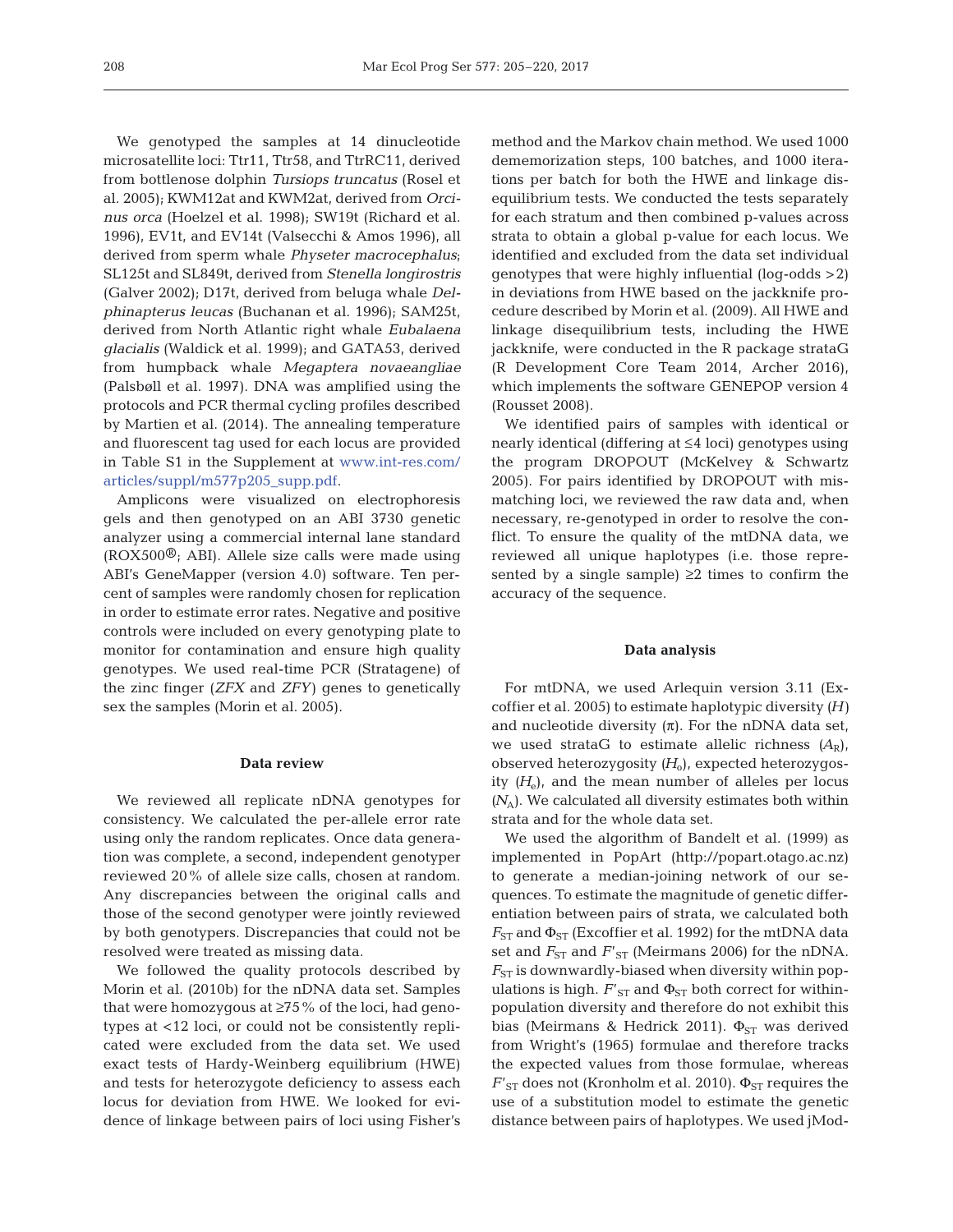elTest 2.1.1 (Guindon & Gascuel 2003, Darriba et al. 2012) to determine which substitution model best fit our sequence data.

To determine whether the magnitude of mtDNA differentiation that we observed among MHW strata was comparable to that for other blackfish, we compared our  $\Phi_{ST}$  estimates to published estimates for resident killer whales (Parsons et al. 2013), false killer whales (Martien et al. 2014), long-finned pilot whales (Oremus et al. 2009), and short-finned pilot whales (Oremus et al. 2009, Van Cise et al. 2016) (Table S2 in the Supplement). We grouped the  $\Phi_{ST}$ values according to whether they were from comparisons of strata within the same ocean basin or be tween ocean basins and used Mann-Whitney *U*-tests to determine whether values were significantly lower in MHWs than in other blackfish.

We assessed the statistical significance of genetic differentiation between pairs of strata for both data sets using  $\chi^2$  permutation tests (10000 permutations), which are more powerful for detecting genetic differentiation than the permutation tests associated with *F*-statistics (Hudson et al. 1992, Goudet et al. 1996). We only included strata with at least 5 samples in the estimates of differentiation. All  $F_{ST}$ ,  $F'_{ST}$ , and  $\chi^2$ analyses were conducted in strataG, while  $\Phi_{ST}$  was calculated in Arlequin v.3.11.

We used the Bayesian clustering algorithm implemented in the program STRUCTURE (Pritchard et al. 2000, Falush et al. 2003) to cluster samples into groups based on their nDNA genotypes. We first included all samples from the Pacific Ocean in the analysis and had STRUCTURE cluster the samples into  $K = 1$  to 6 groups. We ran the analysis first with an uninformative prior (LOCPRIOR=F), and a second time with a prior based on sampling location (LOCPRIOR=T), with sampling location set equal to the stratum from which each sample was collected. Because STRUCTURE tends to only identify the highest level of genetic structure within a data set, we re-ran the analyses but only included samples from the Hawaiian Islands and Kohala resident populations and had STRUCTURE cluster the samples into  $K = 1$  to 3 groups. We repeated each analysis 5 times for each value of *K* and compared estimates of ancestry and likelihood across runs to confirm convergence. We compared the mean log-likelihood for each value of *K* to determine the value best supported by our data. We also calculated Δ*K*, another statistic used for determining which value of *K* best fits the data (Evanno et al. 2005). All analyses ran for 1 000 000 steps following a burn-in of 50 000 and an admixture model with correlated frequencies be -

tween groups. We left all other parameters at program defaults. We averaged ancestry coefficients of in dividuals across replicate runs using CLUMPP (Jakobsson & Rosenberg 2007). All STRUCTURE and CLUMPP analyses were conducted from within the strataG package.

We also used GENELAND (Guillot et al. 2005) to cluster the samples into groups, again using their nDNA genotypes. GENELAND uses a Bayesian clustering algorithm very similar to the one implemented in STRUCTURE. However, the 2 programs differ with respect to the priors that can be used to inform the clustering. Unlike STRUCTURE, which allows the user to specify a prior on the group membership of each sample, GENELAND only assumes that clusters will exhibit some degree of geographic contiguity, as is the case in most natural populations. The geographic coordinates from which samples were collected are incorporated into the analysis, but no *a priori* information regarding group membership is used. The spatial prior used by GENELAND enables it to detect weaker population structure than is detectable with STRUCTURE without biasing it toward identifying the groups the re searcher suspects exist (François et al. 2006, Olsen et al. 2014). GENELAND can be instructed to ignore spatial data, in which case the clustering algorithm is the equivalent to that used when STRUCTURE is run with an uninformative prior and no admixture (Guillot et al. 2005).

We ran GENELAND both with and without spatial data. For both analyses we first conducted 10 independent runs in which the number of groups *(K)* represented by the data was allowed to vary from 1 to 10. These runs were checked for convergence and used to determine the modal value of *K*. We then ran a final analysis with *K* fixed at the modal value in order to estimate individual assignments to groups. We post-processed the final run with a burn-in of 2000 iterations in order to determine the posterior assignment probabilities for individuals, using a spatial domain of 200 pixels by 200 pixels. All runs consisted of 500 000 Markov Chain Monte Carlo iterations, with results saved every 100 iterations, and assumed correlated allele frequencies. Because GENELAND uses straight-line distance in its calculations of geographic proximity, it cannot properly account for the movement barriers between ocean basins. Therefore, we limited our GENELAND analyses to only samples collected from the Pacific Ocean, and excluded data from 2 stranded animals due to uncertainty regarding the precise geographic origin of those samples.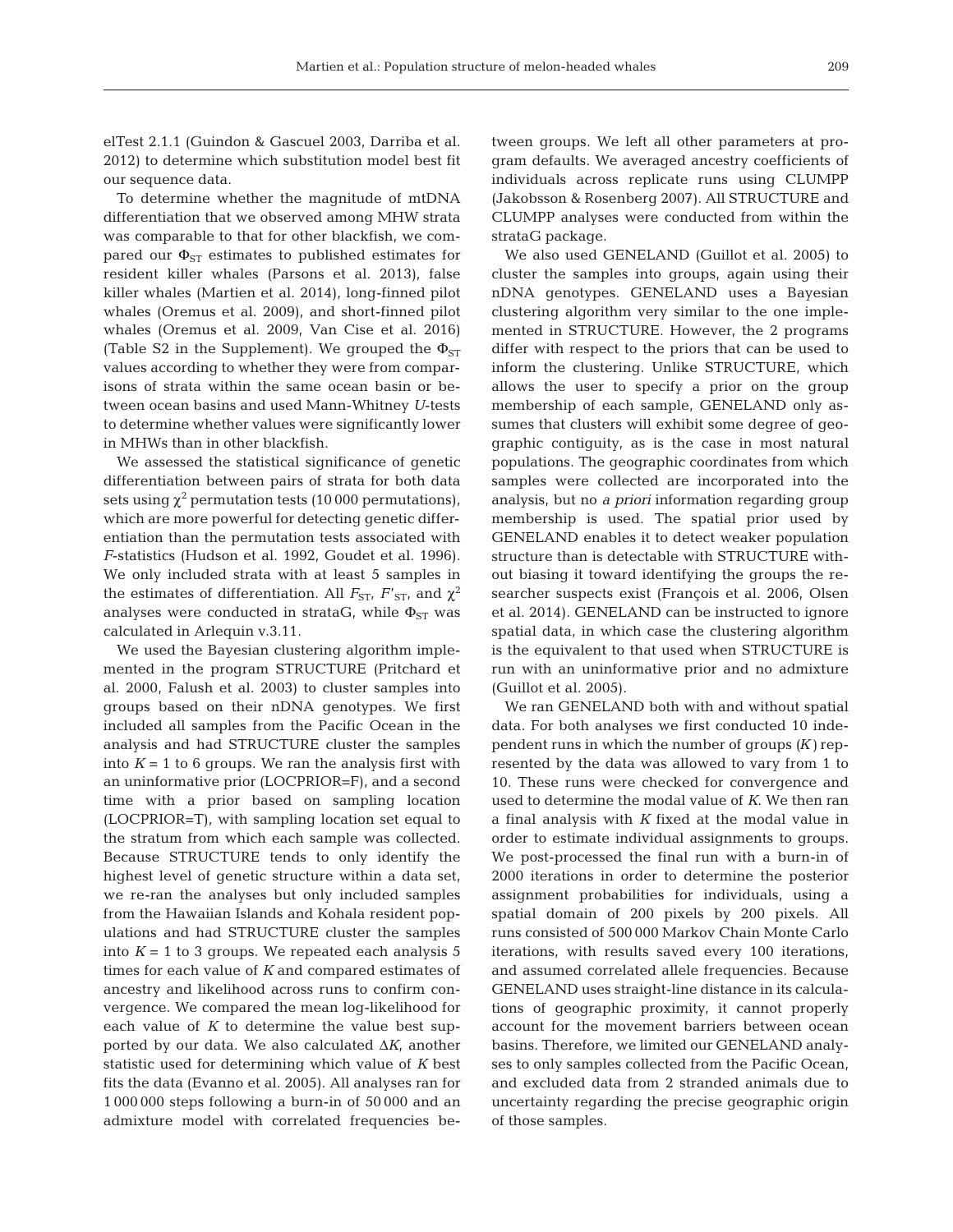# **RESULTS**

## **Data review**

We identified 10 pairs of samples that had identical genotypes. All pairs of duplicates also had matching haplotypes, were of the same sex, and were collected from the same stratum. We eliminated 1 sample from each pair. We excluded 14 samples from the mtDNA data set because we were unable to obtain highquality sequences from them. There were 28 samples for which we were unable to generate reliable genotypes. These included all samples from Mayotte, from which we were unable to extract sufficient quality DNA for genotyping. We excluded all of these samples from the nDNA data set, as well as 1 sample for which we had insufficient tissue for inclusion in the nDNA laboratory processing. Following all exclusions, our final mtDNA data set included 208 samples, while the nDNA data set included 193 individuals (Tables 1 & 2).

Four samples were identified in the HWE jackknife analysis as outliers, indicating that they likely contained genotyping errors (Morin et al. 2010b). Each of these samples was homozygous at the locus in question (1 at locus EV14t, 3 at GATA53). The genotypes of these samples at these loci were set to null for all analyses. Although 3 loci deviated significantly from HWE in a single stratum, none of these de viations was considered significant when p-values were combined across strata using Fisher's method. Fisher's exact test for linkage disequilibrium was not significant for any pairs of loci.

## **Genetic diversity**

We detected 45 unique haplotypes (Table 1) and 33 variable sites. Haplotypes 1 and 2 dominated the samples, occurring in nearly half (88/208) of the samples. Most other haplotypes (36/45) were unique to a single stratum. Haplotypic diversity *(H)* was much lower in the Bahamas ( $H = 0.473$ ,  $\pi = 0.001$ ) than in other strata *(H* = 0.694–0.933; π = 0.002–0.005). The next lowest haplotypic diversity was in the Kohala Resident population. Nucleotide diversity and estimates of diversity in the nDNA data set were similar across all strata. The number of alleles detected at the microsatellite loci ranged from 6 (Ttr58) to 13 (KWM12at and KWM2at; Table S1). The nucleotide substitution model that best fit the data was the model of Tamura & Nei (1993) with gamma = 0.632. All mtDNA sequences were submitted to GenBank (accession numbers are given in Table 1), and genetic data and strata assignments of all samples are available from the corresponding author.

## **Genetic structure**

The median-joining network did not reveal any phylogeographic structure in the mtDNA data set (Fig. 2). The 2 most common haplotypes are not phylogenetically closely related to each other, and were found in nearly all strata. Although haplotypes 1 and 2 were not found in the Atlantic samples, the 4 haplotypes we identified in the Atlantic (29, 30, 31, and 41) are all more similar to haplotype 2 than haplotype 2 is to haplotype 1.

Nearly all pairs of strata were significantly differentiated in the mtDNA data set (Table 3). The only exceptions were a comparison involving Johnston Atoll and one involving Mayotte, both of which have small sample sizes.  $\Phi_{ST}$  values were highest between the Bahamas and the other strata, ranging from 0.193 to 0.592.  $\Phi_{ST}$  values were lowest in comparisons involving the Hawaiian Islands population ( $\Phi_{ST}$  = 0.018–0.363).  $\Phi_{ST}$  values were significantly lower than those reported in other studies of blackfish overall and when restricted to only within- or betweenocean basin comparisons (all Mann-Whitney *U* comparisons,  $p < 10^{-10}$ ; Table S2).

Patterns of differentiation in the nDNA data set were similar to those seen in the mtDNA data set (Table 3). All pairwise comparisons were statistically significant except for those comparing Johnston Atoll to other Pacific strata. Mayotte and the South Pacific did not have enough samples in the nDNA data set to allow pairwise comparisons.  $F_{ST}$  values in the nDNA data set were generally low, ranging from 0.026 to 0.050 for comparisons involving the Bahamas and from −0.009 to 0.014 for comparisons among Pacific strata.

When we used an uninformative prior with respect to group membership, STRUCTURE failed to detect any genetic structuring within the nDNA data set, favoring the model with only 1 group  $(K = 1)$  (Table S3) regardless of whether all Pacific samples (Fig. 3A) or only those from the Hawaiian Islands and Kohala resident populations (Fig. 3D) were included in the analysis.

When we used our *a priori* stratum assignments as a prior and included all Pacific samples, likelihood was maximized when  $K = 2$  (Table S3). The strongest individual assignments were for the Palmyra samples, which had a mean assignment of 95.9% to Group 2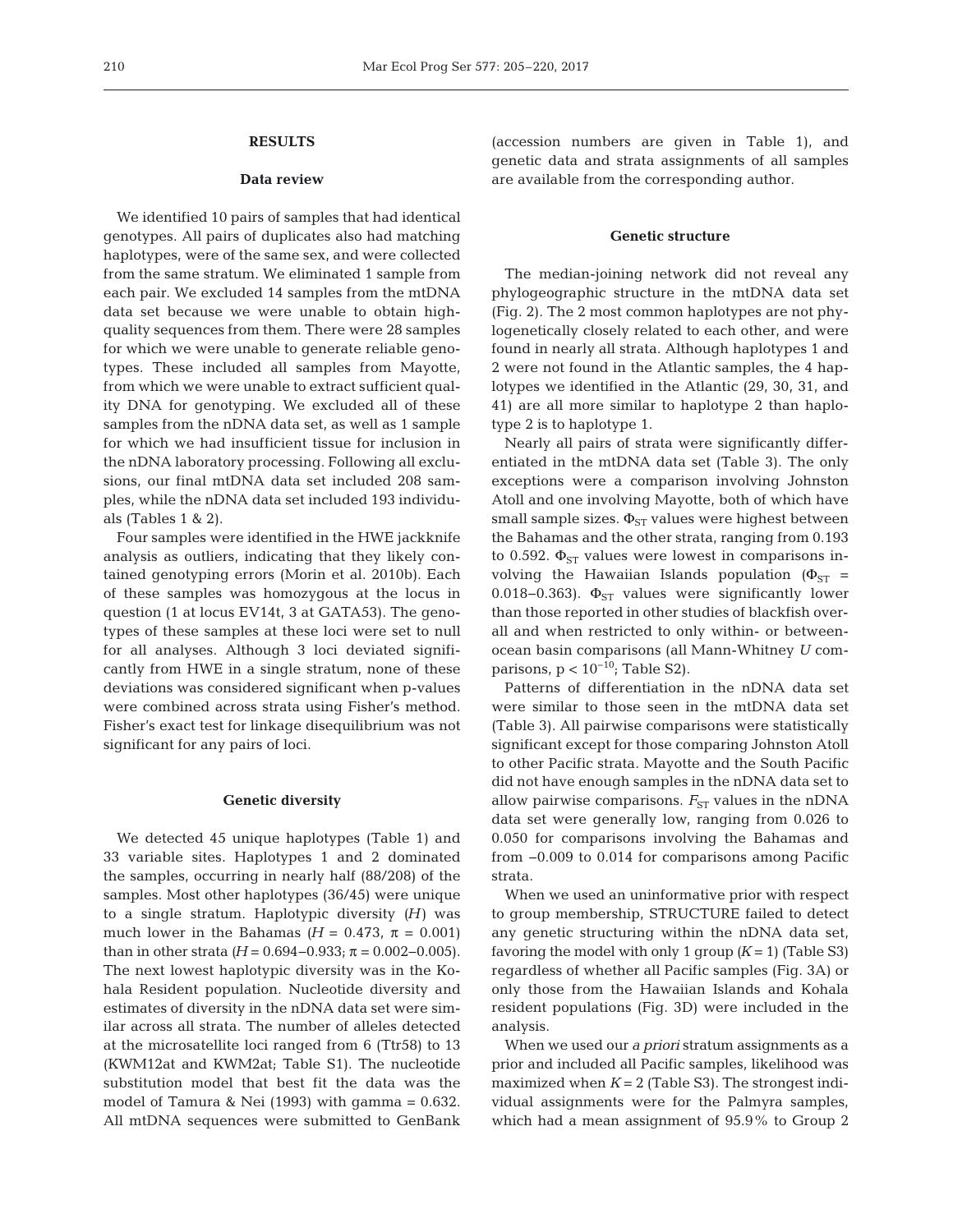| Haplotype     | Bahamas<br>(11)  | <b>Brazil</b><br>(1) | Guam<br>(2) | Kohala<br>(43)          | Johnston Mayotte<br>(10) | (7)            | HI<br>(72)     | (56)         | Palmyra S. Pacific<br>(6) |
|---------------|------------------|----------------------|-------------|-------------------------|--------------------------|----------------|----------------|--------------|---------------------------|
| 1 (KT223048)  |                  |                      | $1\,$       | 2                       |                          | $\mathbf{1}$   | 19             | 14           |                           |
| 2 (KT223049)  |                  |                      |             | 22                      | $\mathbf{1}$             | $\overline{2}$ | 13             | 13           |                           |
| 3 (KT223050)  |                  |                      |             |                         |                          |                | $\sqrt{4}$     |              |                           |
| 4 (KT223051)  |                  |                      |             |                         |                          |                | $\,6\,$        |              |                           |
| 5 (KT223052)  |                  |                      |             |                         |                          |                | $\,1\,$        |              |                           |
| 6 (KT223053)  |                  |                      |             | $\mathbf{1}$            | $\,2$                    |                | $\sqrt{5}$     |              |                           |
| 7 (KT223054)  |                  |                      |             |                         | $\,1\,$                  |                | $\,2$          |              |                           |
| 8 (KT223055)  |                  |                      |             | 9                       |                          |                |                |              |                           |
| 9 (KT223056)  |                  |                      |             | $\overline{2}$          |                          |                |                |              |                           |
| 10 (KT223057) |                  |                      |             |                         |                          |                | $\bf{4}$       |              |                           |
| 11 (KT223058) |                  |                      |             |                         |                          |                | $\mathbf{1}$   |              |                           |
| 12 (KT223059) |                  |                      |             |                         |                          |                | $\overline{4}$ |              |                           |
| 13 (KT223060) |                  |                      | $1\,$       |                         |                          |                | $\mathbf{1}$   |              |                           |
| 14 (KT223061) |                  |                      |             |                         | 5                        |                | 7              | $\,2$        |                           |
| 15 (KT223062) |                  |                      |             |                         |                          |                | $\mathbf{1}$   |              |                           |
| 16 (KT223063) |                  |                      |             | $\,1$                   |                          |                | $\mathbf{1}$   |              |                           |
| 17 (KT223064) |                  |                      |             |                         |                          |                |                | $\sqrt{3}$   |                           |
| 18 (KT223065) |                  |                      |             |                         |                          |                |                | $\,2$        |                           |
| 19 (KT223066) |                  |                      |             |                         |                          |                |                | $\mathbf{1}$ |                           |
| 20 (KT223067) |                  |                      |             |                         | $\,1\,$                  |                |                |              |                           |
| 21 (KT223068) |                  |                      |             |                         |                          |                |                | $\mathbf{1}$ |                           |
| 22 (KT223069) |                  |                      |             |                         |                          |                |                | $\mathbf{1}$ |                           |
| 23 (KT223070) |                  |                      |             |                         |                          |                |                | $\mathbf{1}$ |                           |
| 24 (KT223071) |                  |                      |             |                         |                          |                |                | $\mathbf{1}$ |                           |
| 25 (KT223072) |                  |                      |             |                         |                          |                |                | 3            |                           |
| 26 (KT223073) |                  |                      |             |                         |                          |                |                | $\mathbf{1}$ |                           |
| 27 (KT223074) |                  |                      |             |                         |                          |                |                | 3            |                           |
| 28 (KT223075) |                  |                      |             |                         |                          |                | $\mathbf{1}$   |              |                           |
| 29 (KT223076) | $\boldsymbol{2}$ |                      |             |                         |                          |                |                |              |                           |
| 30 (KT223077) | 8                |                      |             |                         |                          |                |                |              |                           |
| 31 (KT223078) |                  | $\,1\,$              |             |                         |                          |                |                |              |                           |
| 32 (KT223079) |                  |                      |             | $\overline{\mathbf{4}}$ |                          |                |                |              |                           |
| 33 (KT223080) |                  |                      |             | $\,2$                   |                          |                |                |              |                           |
| 34 (KT223081) |                  |                      |             |                         |                          |                | $\,1\,$        |              |                           |
| 35 (KT223082) |                  |                      |             |                         |                          |                | $\,1\,$        |              | $1\,$                     |
| 36 (KT223083) |                  |                      |             |                         |                          |                |                |              | $\,2$                     |
| 37 (KT223084) |                  |                      |             |                         |                          |                |                |              | $\mathbf{1}$              |
| 38 (KT223085) |                  |                      |             |                         |                          |                |                |              | $1\,$                     |
| 39 (KT223086) |                  |                      |             |                         |                          |                |                | $\mathbf{1}$ | $\mathbf{1}$              |
| 40 (KT223087) |                  |                      |             |                         |                          |                |                | $\,6\,$      |                           |
| 41 (KT223088) | $1\,$            |                      |             |                         |                          |                |                |              |                           |
| 42 (KT223089) |                  |                      |             |                         |                          | 3              |                |              |                           |
| 43 (KT223090) |                  |                      |             |                         |                          | $1\,$          |                |              |                           |
| 44 (KT223091) |                  |                      |             |                         |                          |                |                | $\,2$        |                           |
| 45 (KT223092) |                  |                      |             |                         |                          |                |                | $\mathbf{1}$ |                           |
|               |                  |                      |             |                         |                          |                |                |              |                           |

Table 1. Melon-headed whale *Peponocephala electra* haplotype frequencies by stratum (sample sizes in parentheses below locations). GenBank accession numbers are given in parentheses in the first column. HI: Hawaiian Islands

(Fig. 3B, Table 4). All of the other samples were assigned predominantly to Group 2, with the exception of the South Pacific samples, which had approximately equal ancestry from both groups (Fig. 3, Table 4). Likelihood was only slightly lower for the model with 3 groups  $(K = 3)$ , and the individual assignments revealed additional structure, with the Kohala and Hawaiian Islands samples deriving most of their ancestry from different groups (Fig. 3C, Tables 4 & S3).

When only samples from the Hawaiian Islands and Kohala populations were included in the analysis, the highest likelihood was for the model with  $K = 1$ , but the model with  $K = 2$  had only slightly lower likelihood (Table S3). Further, the model with  $K = 2$ clearly separated the Kohala samples and the Hawaiian Islands samples into separate groups (Fig. 3E), with the Kohala samples deriving an average of 87.0% of their ancestry from Group 1 and the Hawai-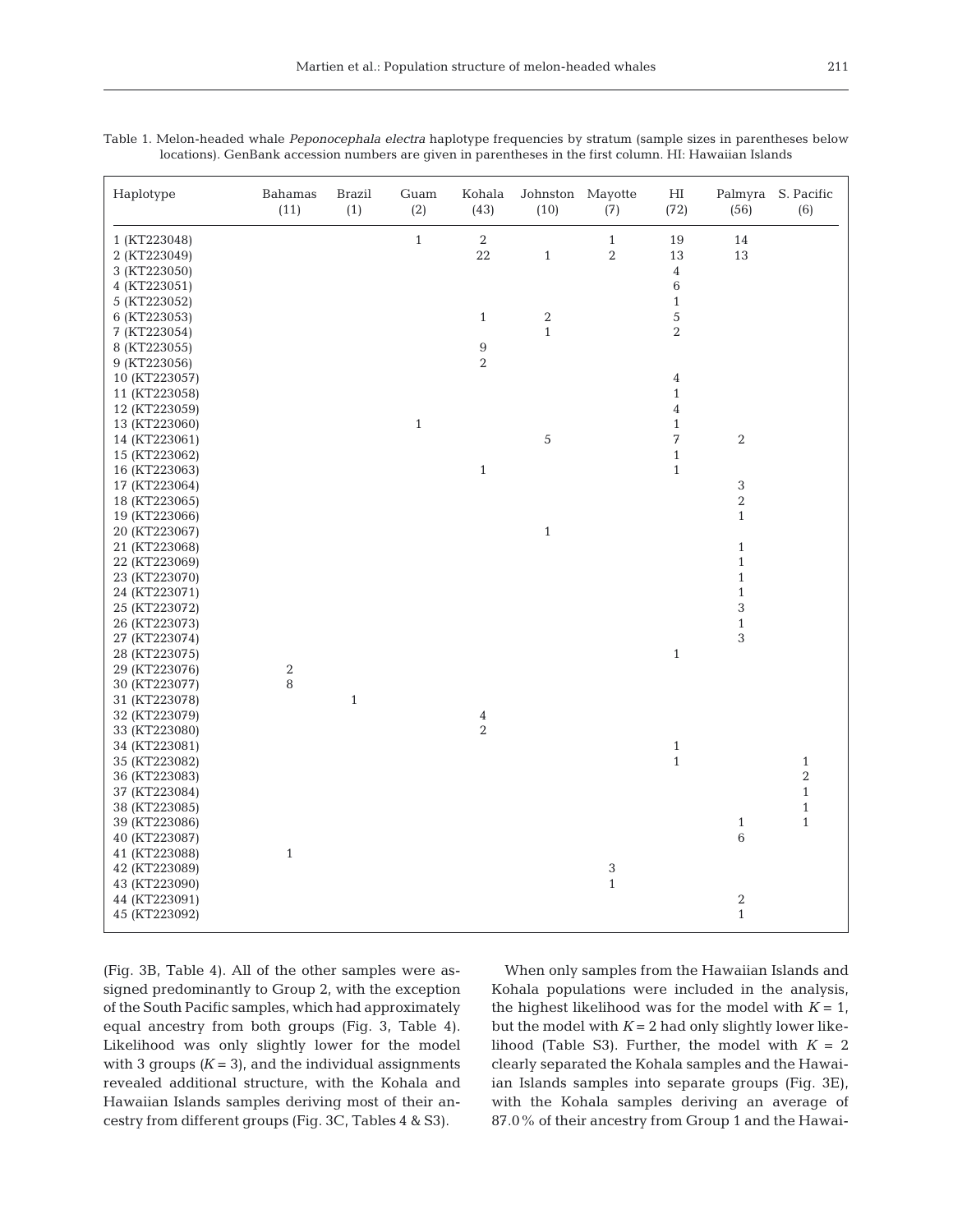

Fig. 2. Median-joining network. Each colored node represents a haplotype of melon-headed whales *Peponocephala electra*, while white nodes represent haplotypes that are hypothesized to exist but were not detected within our data set. Nodes are color-coded according to the stratum in which a given haplotype was detected. Each hash mark on lines connecting nodes represents 1 mutational change. Numbers next to nodes correspond to haplotype numbers in Table 1, and node size is proportional to the frequencies of haplotypes

Table 2. Estimates of genetic diversity in the mtDNA and nDNA data sets of melon-headed whales *Peponocephala electra*, by stratum and overall. Columns show sample size  $(n)$ , number of haplotypes  $(N_h)$ , haplotypic diversity  $(H)$ , nucleotide diversity (π), mean number of alleles per locus  $(N_A)$ , allelic richness  $(A_R)$ , expected heterozygosity  $(H_e)$ , observed heterozygosity (*H*o), and the overall p-value from an exact test of Hardy-Weinberg equilibrium (HWE p). Allelic richness within strata was based on a minimum sample size of 7, while overall allelic richness was based on a sample size of 186. We did not calculate allelic richness in Guam or the South Pacific due to the low sample size. HI: Hawaiian Islands. na: not analyzed due to insufficient samples

|            | mtDNA |         |       |       | nDNA                                                                             |
|------------|-------|---------|-------|-------|----------------------------------------------------------------------------------|
| Stratum    | n     | $N_{h}$ | Н     | $\pi$ | $H_{\rm e}$<br>$H_{\rm o}$<br>HWE p<br>$N_{\rm A}$<br>$\mathbf n$<br>$A_{\rm R}$ |
| Bahamas    | 11    | 3       | 0.473 | 0.001 | 10<br>0.681<br>4.43<br>0.470<br>0.652<br>0.466                                   |
| Brazil     |       |         | NA    | NA    | $\mathbf{0}$<br>na<br>na<br>na<br>na<br>na                                       |
| Guam       | 2     | 2       | 1.000 | 0.002 | 2<br>2.50<br>0.619<br>0.500<br>0.682<br>na                                       |
| Kohala     | 43    | 8       | 0.694 | 0.003 | 41<br>7.00<br>0.172<br>0.713<br>0.725<br>0.861                                   |
| Johnston   | 10    | 5       | 0.756 | 0.002 | 10<br>5.29<br>0.790<br>0.534<br>0.708<br>0.695                                   |
| Mayotte    | 7     | 4       | 0.810 | 0.003 | $\Omega$<br>na<br>na<br>na<br>na<br>na                                           |
| НI         | 72    | 17      | 0.877 | 0.003 | 70<br>8.21<br>0.120<br>0.733<br>0.727<br>0.591                                   |
| Palmyra    | 56    | 17      | 0.873 | 0.003 | 7.71<br>56<br>0.723<br>0.141<br>0.726<br>0.168                                   |
| S. Pacific | 6     | 5       | 0.933 | 0.005 | 4.07<br>0.661<br>0.753<br>0.943<br>4<br>na                                       |
| Overall    | 208   | 45      | 0.899 | 0.004 | 193<br>10.57<br>0.055<br>0.737<br>0.706<br>0.891                                 |

ian Islands samples deriving 89.0% of their ancestry from Group 2.

GENELAND identified 3 groups within our Pacific samples, regardless of whether we incorporated spatial information into the analysis (Table 5). When spatial data were ignored, most Palmyra samples clustered into their own group, but the 2 Hawaiian strata were not well differentiated. When the spatial data were incorporated, the resulting cluster corresponded closely to previously described populations: Group 1 contained all samples from Palmyra and no other samples, Group 2 contained 39 out of 41  $(95.1\%)$  Kohala samples, plus 8 of the 69  $(11.6\%)$ Hawaiian Islands samples, and all remaining sam-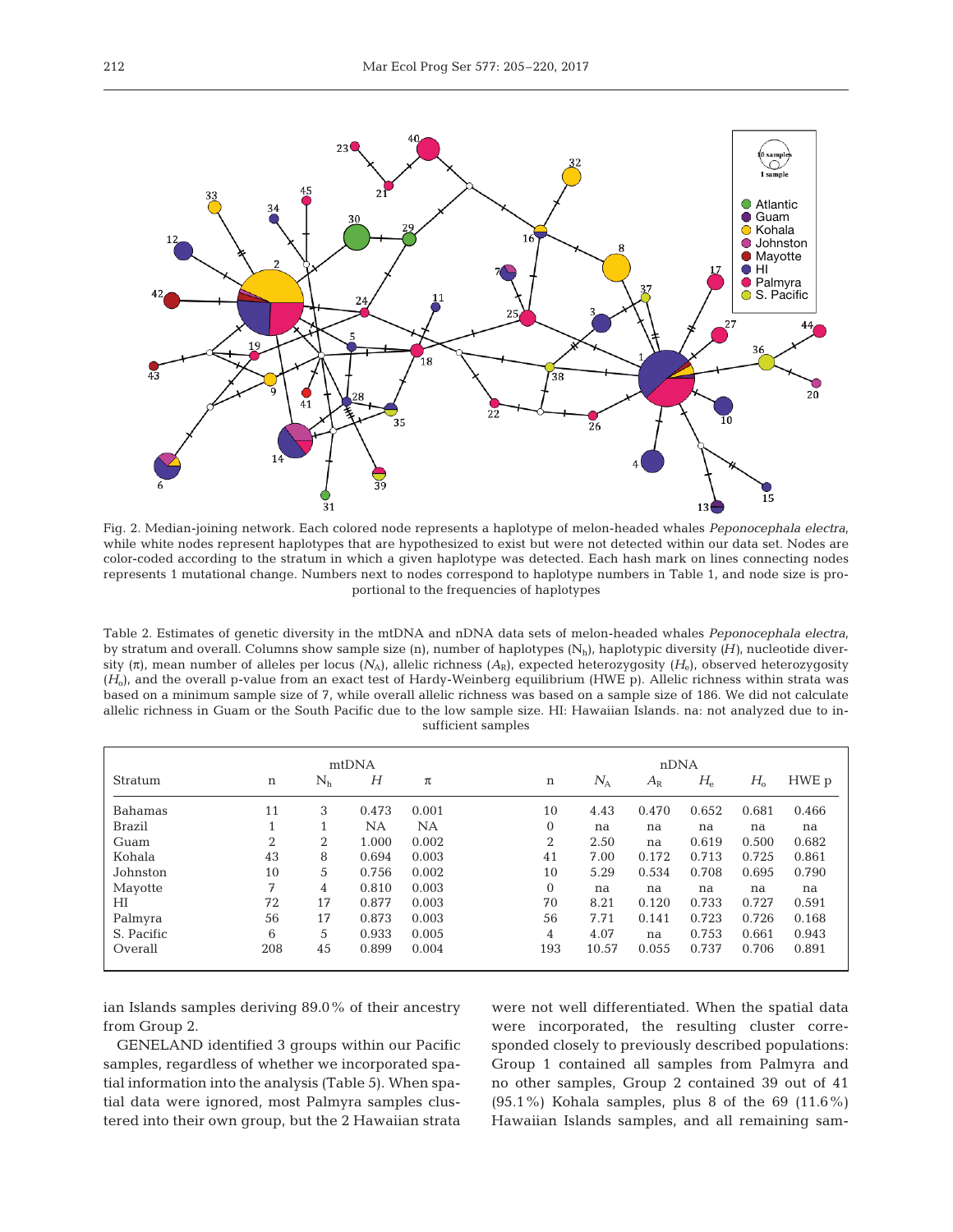Table 3. Pairwise estimates of genetic differentiation in melon-headed whales *Peponocephala electra* between strata in both the mtDNA and nDNA data sets.  $\Phi_{ST}$  values were calculated using the Tamura & Nei (1993) model of nucleotide substitution with gamma = 0.632. Comparisons involving Mayotte and the South Pacific were only conducted for the mtDNA data set due to the small sample size for these strata in the nDNA data set. **Bold**: significant at p < 0.05. HI: Hawaiian Islands, na: not analyzed due to insufficient samples

| Comparison                 |             | mtDNA    |                  |          | nDNA      |                  |
|----------------------------|-------------|----------|------------------|----------|-----------|------------------|
|                            | $\Phi_{ST}$ | $F_{ST}$ | $\chi^2$ p-value | $F_{ST}$ | $F'_{ST}$ | $\chi^2$ p-value |
| Bahamas vs. Kohala         | 0.193       | 0.385    | < 0.001          | 0.035    | 0.113     | 0.001            |
| Bahamas vs. Johnston       | 0.493       | 0.390    | < 0.001          | 0.026    | 0.080     | 0.019            |
| Bahamas vs. Mayotte        | 0.401       | 0.381    | < 0.001          | na       | na        | na               |
| Bahamas vs. HI             | 0.363       | 0.272    | < 0.001          | 0.033    | 0.113     | 0.001            |
| Bahamas vs. Palmyra        | 0.343       | 0.278    | < 0.001          | 0.050    | 0.163     | 0.001            |
| Bahamas vs. South Pacific  | 0.592       | 0.335    | 0.001            | na       | na        | na               |
| Kohala vs. Johnston        | 0.198       | 0.239    | < 0.001          | $-0.009$ | $-0.030$  | 0.937            |
| Kohala vs. Mayotte         | 0.104       | 0.126    | 0.006            | na       | na        | na               |
| Kohala vs. HI              | 0.075       | 0.117    | < 0.001          | 0.006    | 0.021     | 0.004            |
| Kohala vs. Palmyra         | 0.061       | 0.097    | < 0.001          | 0.014    | 0.050     | 0.001            |
| Kohala vs. South Pacific   | 0.216       | 0.221    | < 0.001          | na       | na        | na               |
| Johnston vs. Mayotte       | 0.233       | 0.197    | 0.008            | na       | na        | na               |
| Johnston vs. HI            | 0.177       | 0.099    | 0.067            | $-0.006$ | $-0.022$  | 0.884            |
| Johnston vs. Palmyra       | 0.219       | 0.140    | < 0.001          | 0.007    | 0.026     | 0.114            |
| Johnston vs. South Pacific | 0.249       | 0.165    | 0.011            | na       | na        | na               |
| Mayotte vs. HI             | 0.170       | 0.067    | 0.019            | na       | na        | na               |
| Mayotte vs. Palmyra        | 0.204       | 0.057    | 0.070            | na       | na        | na               |
| Mayotte vs. South Pacific  | 0.341       | 0.131    | 0.045            | na       | na        | na               |
| HI vs. Palmyra             | 0.018       | 0.015    | < 0.001          | 0.010    | 0.035     | 0.001            |
| HI vs. South Pacific       | 0.030       | 0.099    | < 0.001          | na       | na        | na               |
| Palmyra vs. South Pacific  | 0.069       | 0.101    | < 0.001          | na       | na        | na               |

ples (4.9% of Kohala samples, 88.4% Hawaiian Islands samples, and 100% of Guam, Johnston, and South Pacific samples) were assigned to Group 3 (Table 5).

# **DISCUSSION**

#### **Patterns of mitochondrial divergence**

Based on available knowledge for MHWs prior to our study, we predicted we would find strong differentiation between putative populations and deep divergences within the MHW mitochondrial sequences, similar to what has been reported for other blackfish species (e.g. Oremus et al. 2009, Parsons et al. 2013, Martien et al. 2014, Van Cise et al. 2016). However, our data did not reveal any such pattern. Rather, we detected a highly reticulated haplotype network in which closely related haplotypes are as likely to be from different ocean basins as they are from the same population. Our sample size from the Atlantic Ocean was inadequate to assess genetic diversity there, or to allow robust conclusions regarding genetic differentiation between ocean basins. Nonetheless, the placement of the 4 Atlantic haplotypes detected in our sample set suggests that increased sampling from the Atlantic is unlikely to re veal a deep divergence between ocean basins. Haplotypic diversity in most strata (Table 2) was also higher than is typical for other blackfish (e.g. Amos et al. 1993, Oremus et al. 2009, Parsons et al. 2013, Martien et al. 2014). Haplotypic diversity was similar to that observed in smaller delphinids such as spinner dolphins (Oremus et al. 2007, Andrews et al. 2010), pantropical spotted dolphins *Stenella attenuata* (Escorza-Trevino et al. 2005), and common bottlenose dolphins (Tezanos-Pinto et al. 2009, Martien et al. 2012), species that also do not exhibit deep mitochondrial divergences.

The deep mitochondrial divergences observed within previously studied blackfish species, including killer whales, long-finned pilot whales, and false killer whales, are believed to result from strong fidelity to natal populations (Amos et al. 1993, Baird 2000, Barrett-Lennard 2000, Ford et al. 2011, Martien et al. 2014). Although interbreeding among populations can result in nuclear gene flow, a lack of dis persal between populations precludes the exchange of mtDNA, allowing mtDNA lineages to diverge via drift. Furthermore, restricted mtDNA gene flow results in lower mitochondrial effective population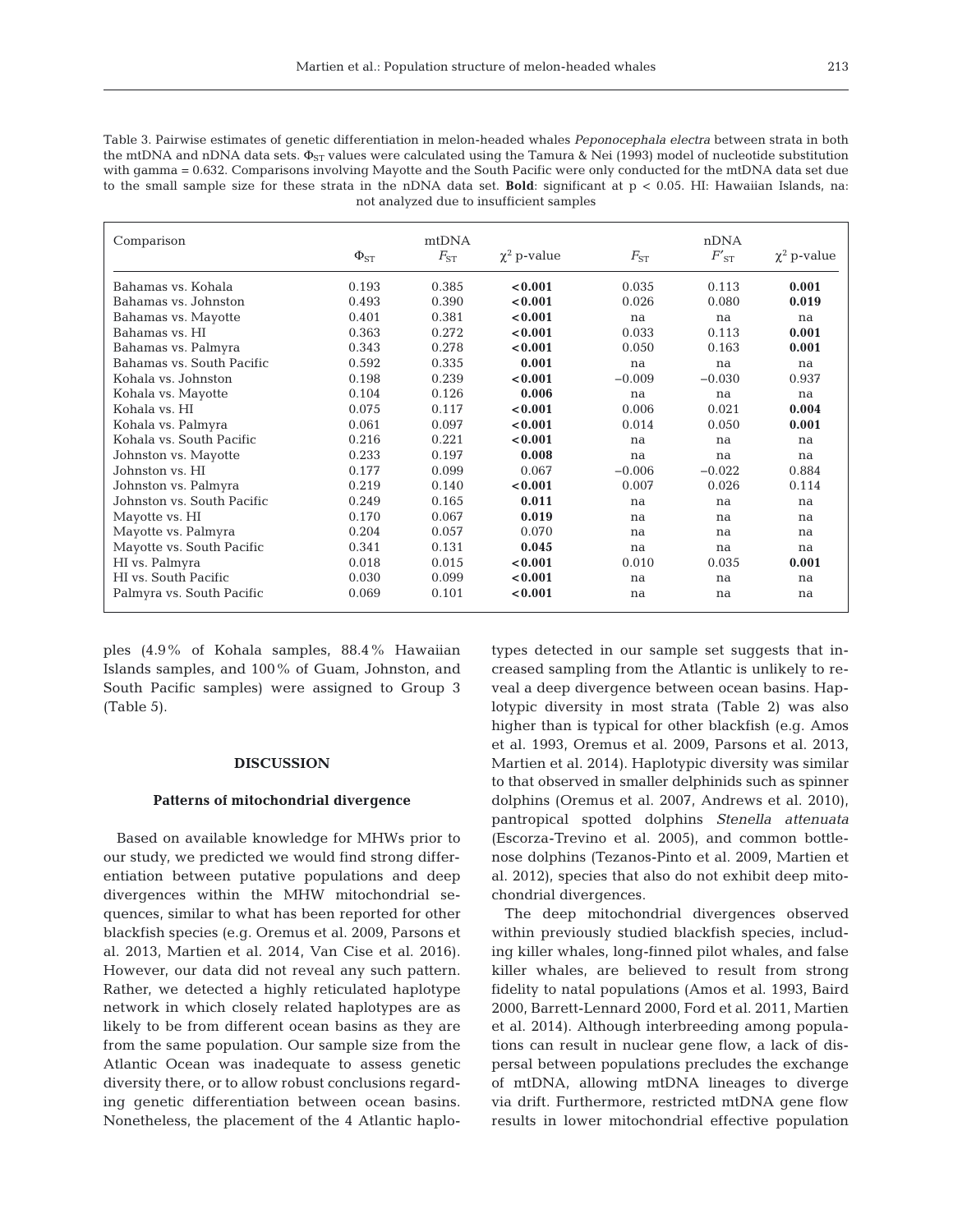

Fig. 3. STRUCTURE results for analyses using melon-headed whale *Peponocephala electra* nDNA from (A−C) all Pacific samples and (D,E) only samples from the Hawaiian Archipelago. For analysis with all Pacific samples, results are shown for models in which (A) LOCPRIOR = F and  $K = 2$ , (B) LOCPRIOR = T and  $K = 2$ , and (C) LOCPRIOR = T and  $K = 3$ . For analyses with only Hawaiian samples, results are shown for models where *K* = 2 with (D) LOCPRIOR = F and (E) LOCPRIOR = T. Each bar represents a single individual, and is shaded to show the proportion of that individual's ancestry that is attributable to each group (A−C: blue = Group 1, orange = Group 2, green = Group 3; D,E: green = Group 1, orange = Group 2)

size, contributing to low haplotypic diversity in these species. Our results suggest that MHWs do not exhibit strong fidelity to natal groups, but rather disperse between populations at a rate high enough to prevent the development of geographically restricted mitochondrial lineages, enabling them to maintain higher haplotypic diversity than other species of blackfish.

# **Population structure**

Our analyses did reveal significant differentiation between most pairs of strata, confirming that these are distinct populations between which gene flow is restricted. However, the magnitude of mtDNA dif ferentiation between populations was significantly lower than what has been reported in other species of blackfish. Estimates of differentiation for both the mtDNA and nDNA data sets were highest between the Bahamas and all Pacific strata, indicating that movement rates between the ocean basins are lower than within the Pacific, as would be expected. However, movement rates appear to be high enough to prevent the development of high levels of differentiation or strong phylogeographic structure.

STRUCTURE was unable to detect any genetic structuring among Pacific samples when we used an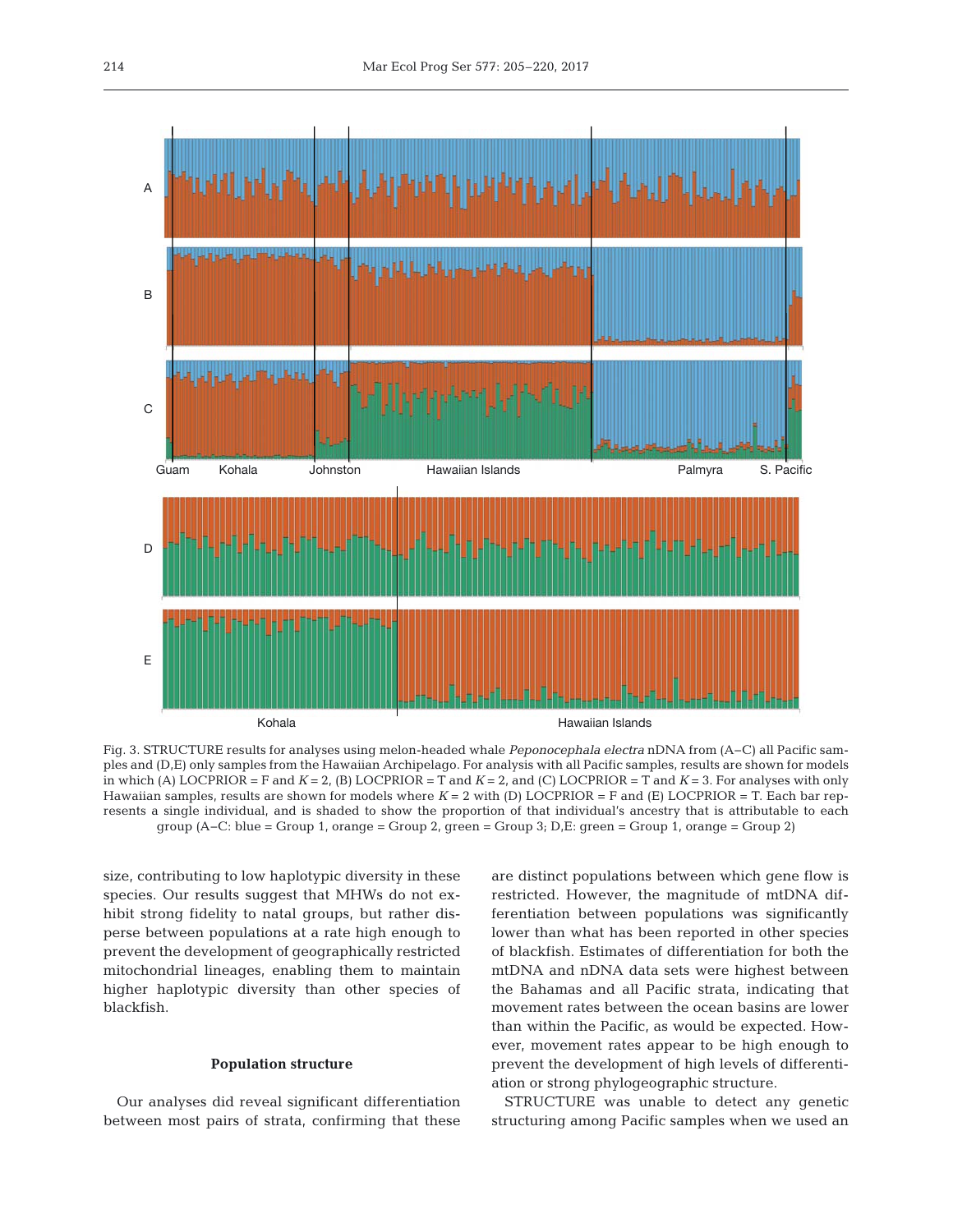| <b>Stratum</b>        | <b>STRUCTURE</b> |                 |         |                         |       |  |  |  |
|-----------------------|------------------|-----------------|---------|-------------------------|-------|--|--|--|
|                       |                  | $K = 2$         | $K = 3$ |                         |       |  |  |  |
|                       |                  | Group 1 Group 2 |         | Group 1 Group 2 Group 3 |       |  |  |  |
| Guam $(n = 2)$        | 0.614            | 0.386           | 0.633   | 0.178                   | 0.188 |  |  |  |
| Kohala $(n = 43)$     | 0.668            | 0.332           | 0.796   | 0.179                   | 0.025 |  |  |  |
| Johnston ( $n = 10$ ) | 0.689            | 0.311           | 0.677   | 0.143                   | 0.180 |  |  |  |
| $HI (n = 72)$         | 0.498            | 0.502           | 0.348   | 0.025                   | 0.627 |  |  |  |
| Palmyra $(n = 56)$    | 0.041            | 0.959           | 0.041   | 0.868                   | 0.091 |  |  |  |
| S. Pacific $(n = 6)$  | 0.333            | 0.667           | 0.243   | 0.231                   | 0.525 |  |  |  |

Table 4. Mean ancestry of individual melon-headed whales *Peponocephala electra* from each stratum to the groups identified by STRUCTURE. Results are shown for the model that used stratum membership as a prior

Table 5. Proportion of individual melon-headed whales *Peponocephala electra* from each stratum assigned to groups identified by GENELAND. Results are shown for analyses both with and without geographic coordinates of samples incorporated. wGC and w/oGC: with and without geographic coordinates, respectively

| <b>Stratum</b>        | $w/6$ GC<br>Group 1 Group 2 Group 3 |       |       | wGC<br>Group 1 Group 2 Group 3 |       |       |  |
|-----------------------|-------------------------------------|-------|-------|--------------------------------|-------|-------|--|
| Guam $(n = 2)$        | 0.000                               | 0.000 | 1.000 | 0.000                          | 0.000 | 1.000 |  |
| Kohala $(n = 43)$     | 0.116                               | 0.442 | 0.395 | 0.000                          | 0.951 | 0.049 |  |
| Johnston ( $n = 10$ ) | 0.000                               | 1.000 | 0.000 | 0.000                          | 0.000 | 1.000 |  |
| $HI (n = 72)$         | 0.194                               | 0.361 | 0.403 | 0.000                          | 0.116 | 0.884 |  |
| Palmyra $(n = 56)$    | 0.929                               | 0.054 | 0.018 | 1.000                          | 0.000 | 0.000 |  |
| S. Pacific $(n = 6)$  | 0.000                               | 0.000 | 1.000 | 0.000                          | 0.000 | 1.000 |  |

uninformative prior. This result is consistent with previous performance tests that showed that with uninformative priors, STRUCTURE generally fails to detect genetic structure when genetic differentiation is at the magnitude we detected among Pacific strata (Latch et al. 2006, Waples & Gaggiotti 2006). The strength of assignments increased substantially when we used stratum assignments as a prior in the STRUCTURE analyses, although most samples still exhibited considerable mixed ancestry. The greatest change resulting from the use of a location prior came in the analysis that only included samples from the Hawaiian Archipelago. Mean ancestry estimates increased from ~50% (i.e. no information in the data; Fig. 3D) to  $>85\%$  when the informative prior was used (Fig. 3E). Although the model that incorporates group membership priors was designed to improve the performance of STRUCTURE in the face of low levels of differentiation, the fact that it uses hypothesized group membership—the very thing it is trying to estimate—as a prior leaves it vulnerable to producing results that are driven more by the prior than by the data. The dramatic change in ancestry estimates when we incorporated an informative prior, combined with the fact that the posterior assignments closely match the prior assignments, suggests that this may be the case in our analysis.

Even in the absence of spatial data, GENELAND was able to detect ge netic structure within our data set due to the fact that it uses a no-admixture model, while we selected a model with admixture in our STRUCTURE analyses. The no-admixture model is known to be more powerful for detecting structure, but it has the limitation of being unable to detect admixture (Pritchard et al. 2000). When we incorporated spatial data, GENELAND identified 3 groups, which correspond to our 3 strata with the highest sample sizes: Palmyra, Hawaiian Islands, and Kohala. The 3 remaining Pacific strata (Guam, Johnston, and South Pacific) all as signed strongly to the same group as the Hawaiian Islands samples. However, the assignments of these strata may reflect their small sample sizes rather than a genetic similarity to the Hawaiian Islands.

Unlike STRUCTURE, GENELAND does not incorporate any information regarding stratum assignment for individual samples. The only information available to the analysis was the nDNA genotype and sampling location of each individual. It assumes some degree of spatial coherence of clusters, which is what we would expect if genetic structure were correlated with ecological factors such as habitat or prey distribution, but in no way constrains the geographic size or location of the clusters. Thus, it is striking that the geographic range of the Kohala cluster as identified by GENELAND aligns with the range identified by photo-identification analyses — the small, shallowwater shelf off the northwest coast of Hawai'i Island. The low haplotypic diversity that we detected in the Kohala samples further supports the conclusion that these animals represent a small population that exchanges very few dispersers with the larger Hawaiian Islands population (Aschettino 2010, Aschettino et al. 2012).

The adjacency of the ranges of the Kohala and Hawaiian Islands populations combined with their large differences in both abundance and habitat led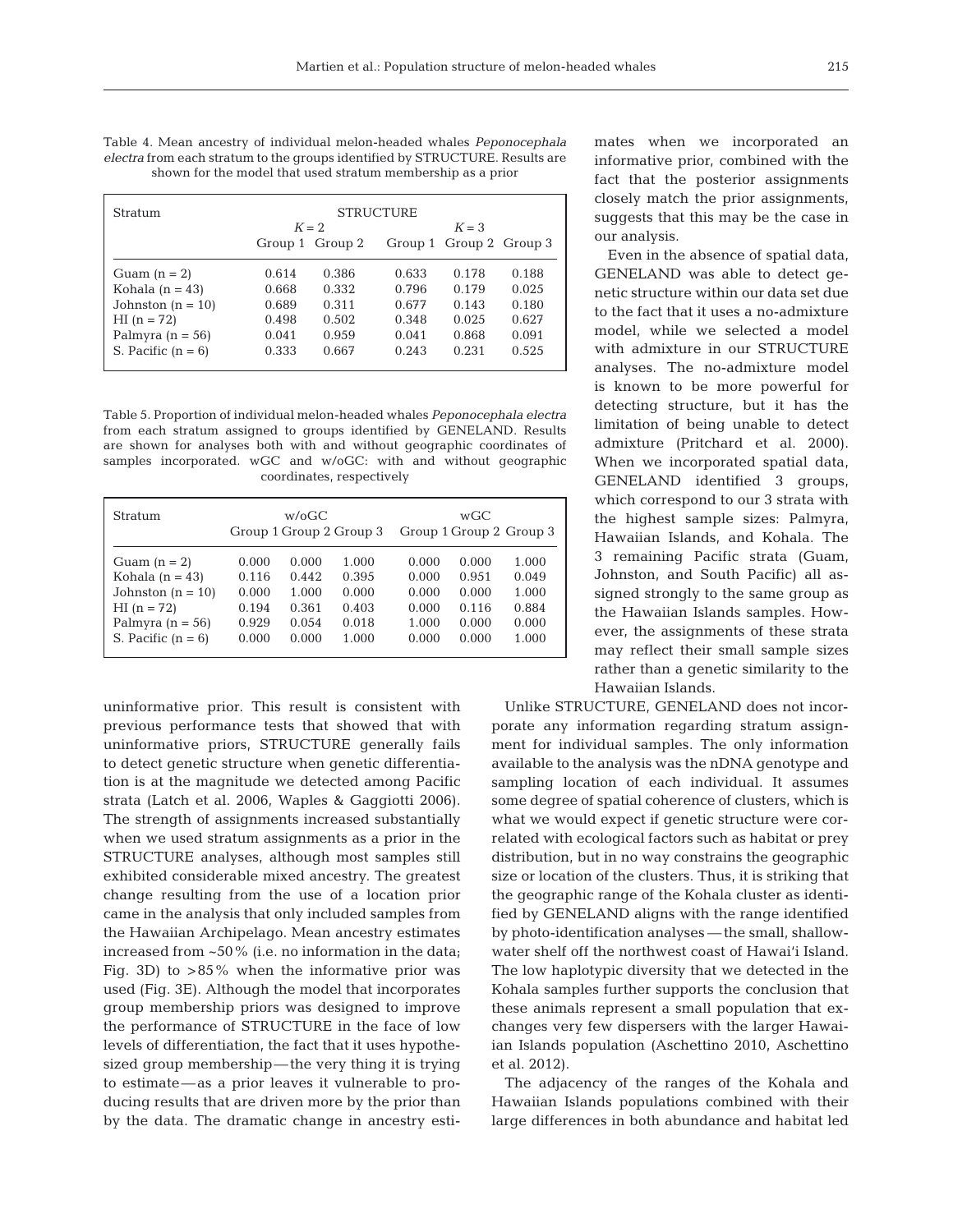Aschettino et al. (2012) to suggest that the 2 populations are exploiting different foraging niches, as has been suggested for other island-associated cetaceans within the Hawaiian archipelago (Baird et al. 2009, Andrews et al. 2010, Martien et al. 2012, 2014, Courbis et al. 2014). Aschettino et al. (2012) hypothesized that the unique oceanographic characteristics of the 'Alenuihāhā Channel, which separates the islands of Hawai'i and Maui, may result in a sufficient density of prey to sustain the Kohala population in a very small range.

The presence of a behaviorally unique small population of MHWs immediately adjacent to the 'Alenuihāhā Channel is cause for concern, due to frequent naval operations utilizing mid-frequency sonar within the channel. MHWs appear to be particularly sensitive to anthropogenic sound (Southall et al. 2006, Brownell et al. 2009b), a fact that has been exploited in many parts of the world in drive hunts where sound is used to drive MHWs toward the beach where they can be more easily killed or captured (Brownell et al. 2009a). The limited range of the Kohala coast population limits their ability to move away from harmful sound sources, and increases the risk that they will be displaced into unfavorable or unfamiliar habitat if they do (Forney et al. 2017). Thus, the unique characteristics of the Kohala resident population combined with their proximity to a known threat warrant additional conservation and management attention for this small, demographically independent population.

## **Possible role of behavior**

The differences in genetic structure between MHWs and other blackfish may be linked to their foraging strategies and social organization. At some islands, the behavior of MHWs resembles a fission− fusion type structure, where small groups coalesce into larger aggregations during the day and then disperse at night (Brownell et al. 2009b). A similar organization has been described for spinner dolphin populations in the Society Archipelago in French Polynesia (Oremus et al. 2007) and the main Hawaiian Islands (Norris et al. 1994), for example. Spinner dolphins also exhibit patterns of genetic differentiation similar to what we found for MHWs, with moderately differentiated small, resident populations oc curring in the nearshore waters around islands (Galver 2002, Andrews et al. 2010). These similarities in the patterns of genetic structure support the hypothesis that the behavior of MHWs is more similar to that of spinner dolphins than it is to that of other blackfish.

Like spinner dolphins, MHWs are nocturnal mesopredators that forage primarily on predictable and relatively abundant mesopelagic squids and fishes that undertake daily vertical migrations (e.g. Brownell et al. 2009b, Kiszka et al. 2011). In contrast, at least some species of blackfish that exhibit strong genetic structuring feed on prey that are less predictable and more difficult to catch. False killer whales, for example, feed on large pelagic fish (Baird et al. 2008) and Bigg's killer whales feed on marine mammals (Bigg et al. 1987, Baird & Dill 1996). Shortfinned pilot whales, which feed in the deep scattering layer, also appear to target large, fast-moving, evasive prey that can be difficult to locate (Aguilar Soto et al. 2008). Accessing these fast-swimming, patchily distributed, and hard-to-catch prey is likely more challenging for large homeothermic predators, and these cetaceans may rely upon strong, stable social bonds within foraging groups (Bigg et al. 1990, Baird & Dill 1996, Baird et al. 2008). Indeed, false killer whales resident to the main Hawaiian Islands have been observed engaging in cooperative hunting and prey sharing (Baird et al. 2008). Differences in foraging strategies have also been evoked to explain differences in group size and social organization between mammal-eating and fish-eating killer whales (Baird & Whitehead 2000).

Overall, MHWs have relatively large group sizes compared to other species of blackfish (e.g. Brownell et al. 2009b, Baird et al. 2013), which might be a strategy to reduce predation risk from oceanic predators such as large pelagic sharks (Gygax 2002; for a review, see Kiszka et al. 2015). Large groups imply some higher levels of intra-species competition. Therefore, MHWs might need to undertake extensive movements and/or rely on relatively more productive areas in tropical and typically oligotrophic ecosystems, which could increase the size of their home range and the extent of their movements. However, the ecological and social drivers of the magnitude of the movements of MHWs need to be further investigated.

The patterns of genetic differentiation in spinner dolphins and MHWs could result from long-distance dispersal of individuals among populations, or via gene flow with widespread oceanic populations (Oremus et al. 2007, Tezanos-Pinto et al. 2009). Large oceanic populations of MHWs are known to exist, at least within the Pacific Ocean (Brownell et al. 2009b, Hamilton et al. 2009), but also most likely in the Indian Ocean (Mannocci et al. 2014). Although most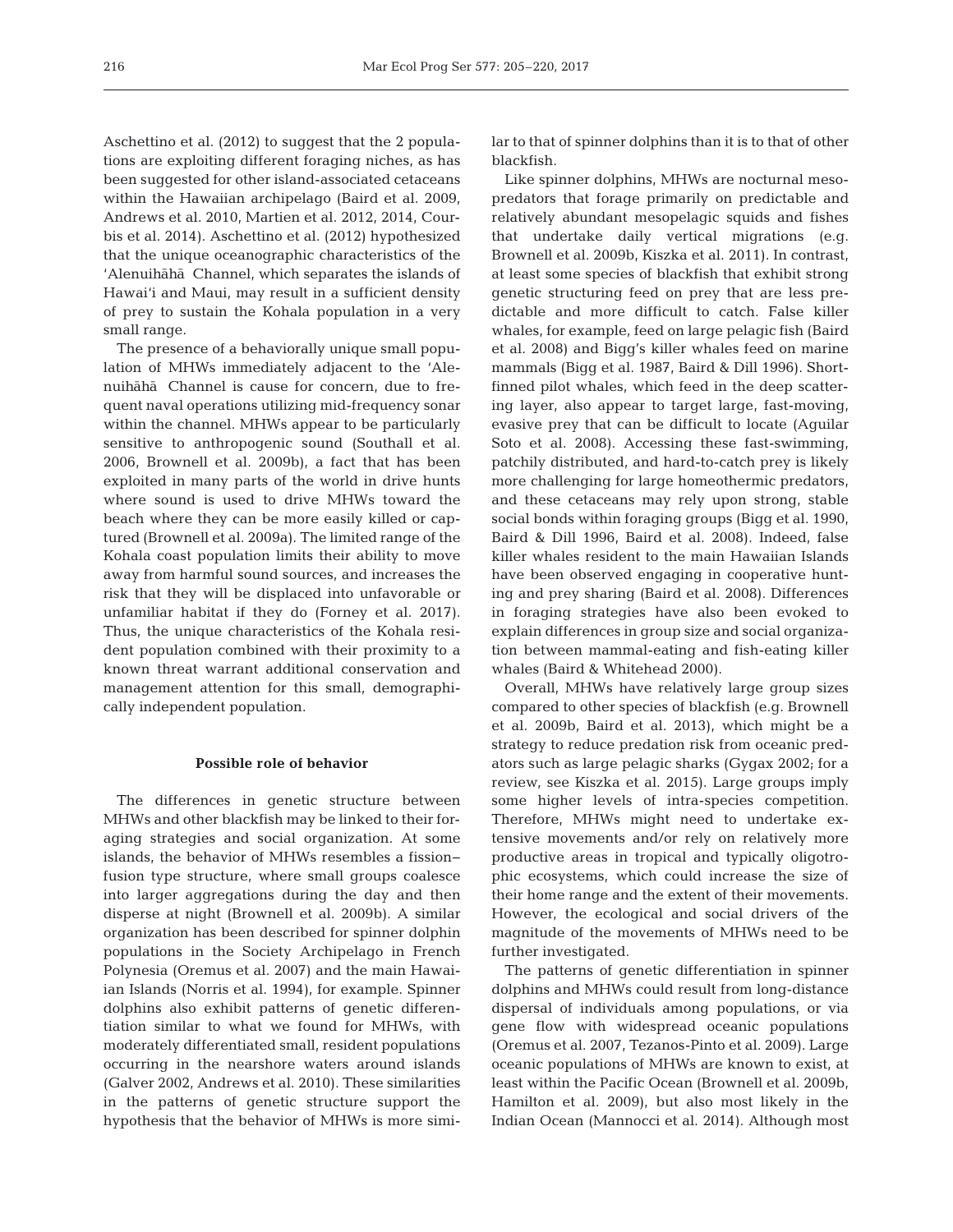of our samples came from animals known to show some long-term fidelity to islands, satellite tag data show that animals from the Hawaiian Islands population actually spend most of their time offshore (Baird 2016). This stratum also exhibited the lowest levels of nDNA differentiation and the weakest clustering in both the STRUCTURE and GENELAND analyses. Thus, it is possible that these individuals represent an oceanic population that shows occasional fidelity to the Hawaiian Islands, and serves as a conduit for gene flow throughout the central Pacific. Collecting samples from the open ocean would be valuable for further evaluating this possibility, and elucidating the patterns of connectivity among MHW populations, particularly between island-associated and oceanic populations.

## **Conclusions**

Though our results confirm the existence of demographically independent populations in Hawai'i identified in observational and photo-identification studies, they disprove our original hypothesis that MHW would exhibit the same global patterns of deep mitochondrial divergences and strong genetic structuring revealed in studies of other blackfish species. Comparative studies of groups of closely related species, such as the blackfish, can provide insight into the biological and ecological drivers of different patterns of genetic structure. Future studies linking foraging tactics and social structure of MHWs would provide valuable information for evaluating the importance of these aspects of life history in influencing the patterns of genetic differentiation in blackfish and other delphinids.

*Acknowledgements*. We thank all of the people who helped us to acquire the samples used in this project, including Erin Oleson, Bill Perrin, Louella Dolar, Conor Ryan, Simon Berrow, Jay Barlow, Daniel Webster, Greg Schorr, Diane Claridge, Renée Albertson, Scott Baker, Michael Poole, Amanda Bradford, and the Hawai'i Marine Mammal Consortium. We are also grateful for the help of Louella Dolar and Victoria Pease, who assisted in the laboratory analyses, and Kelly Robertson, Eric Archer, Aimee Lang, Phil Morin, and Barbara Taylor, who provided valuable advice on study design and data analysis. This manuscript was improved thanks to reviews by Lisa Komoroske, Peter Dutton, Cali Turner, Kelly Stewart, and several anonymous reviewers. Funding for field work in the main Hawaiian Islands was provided in part by the US Navy (Office of Naval Research and Living Marine Resources Programs). Funding for the laboratory analyses was provided by the NMFS Pacific Islands Regional Office.

#### LITERATURE CITED

- Aguilar Soto N, Johnson MP, Madsen PT, Diaz F, Domin guez I, Brito A, Tyack P (2008) Cheetahs of the deep sea: deep foraging sprints in short-finned pilot whales off Tenerife (Canary Islands). J Anim Ecol 77: 936−947
- Amos B, Barrett J, Dover GA (1991) Breeding behaviour of pilot whales revealed by DNA fingerprinting. Heredity 67: 49−55
- Amos B, Schlotterer C, Tautz D (1993) Social structure of pilot whales revealed by analytical DNA Profiling. Science 260:670-672
- Andrews KR, Karczmarski L, Au WW, Rickards SH and others (2010) Rolling stones and stable homes: social structure, habitat diversity and population genetics of the Hawaiian spinner dolphin (*Stenella longirostris*). Mol Ecol 19: 732−748
	- Archer E (2016) strataG: summaries and population structure analyses of haplotypic and genotypic data. R package version 0.9.4. https://CRAN.R-project.org/package= strataG
	- Aschettino JM (2010) Population size and structure of melon-headed whales (*Peponocephala electra*) around the main Hawaiian Islands: evidence of multiple populations based on photographic data. MSc thesis, Hawai'i Pacific University, Honolulu, HI
- Aschettino JM, Baird RW, McSweeney DJ, Webster DL and others (2012) Population structure of melon-headed whales (*Peponocephala electra*) in the Hawaiian Archipelago: evidence of multiple populations based on photo- identification. Mar Mamm Sci 28: 666−689
	- Baird RW (2000) The killer whale—foraging specializations and group hunting. In: Mann J, Connor RC, Tyack PL, Whitehead H (eds) Cetacean societies: field studies of dolphins and whales. University of Chicago Press, Chicago, IL, p 127−153
	- Baird RW (2016) The lives of Hawai'i's dolphins and whales: natural history and conservation. University of Hawai'i Press, Honolulu, HI
- Baird RW, Dill LM (1996) Ecological and social determinants of group size in transient killer whales. Behav Ecol 7: 408−416
- Baird RW, Whitehead H (2000) Social organization of mammal-eating killer whales: group stability and dispersal patterns. Can J Zool 78:2096-2105
- Baird RW, Gorgone AM, McSweeney DJ, Webster DL and others (2008) False killer whales (*Pseudorca crassidens*) around the main Hawaiian Islands: long-term site fidelity, inter-island movements, and association patterns. Mar Mamm Sci 24:591-612
- Baird RW, Gorgone AM, McSweeney DJ, Ligon AD and others (2009) Population structure of island-associated dolphins: evidence from photo-identification of common bottlenose dolphins (*Tursiops truncatus*) in the main Hawaiian Islands. Mar Mamm Sci 25: 251−274
- Baird RW, Hanson MB, Schorr GS, Webster DL and others (2012) Range and primary habitats of Hawaiian insular false killer whales: informing determination of critical habitat. Endang Species Res 18:47–61
- Baird RW, Webster DL, Aschettino JM, Schorr GS, Mc Sweeney DJ (2013) Odontocete cetaceans around the main Hawaiian Islands: habitat use and relative abundance from small-boat sighting surveys. Aquat Mamm 39: 253−269
- Bandelt HJ, Forster P, Rohl A (1999) Median-joining net-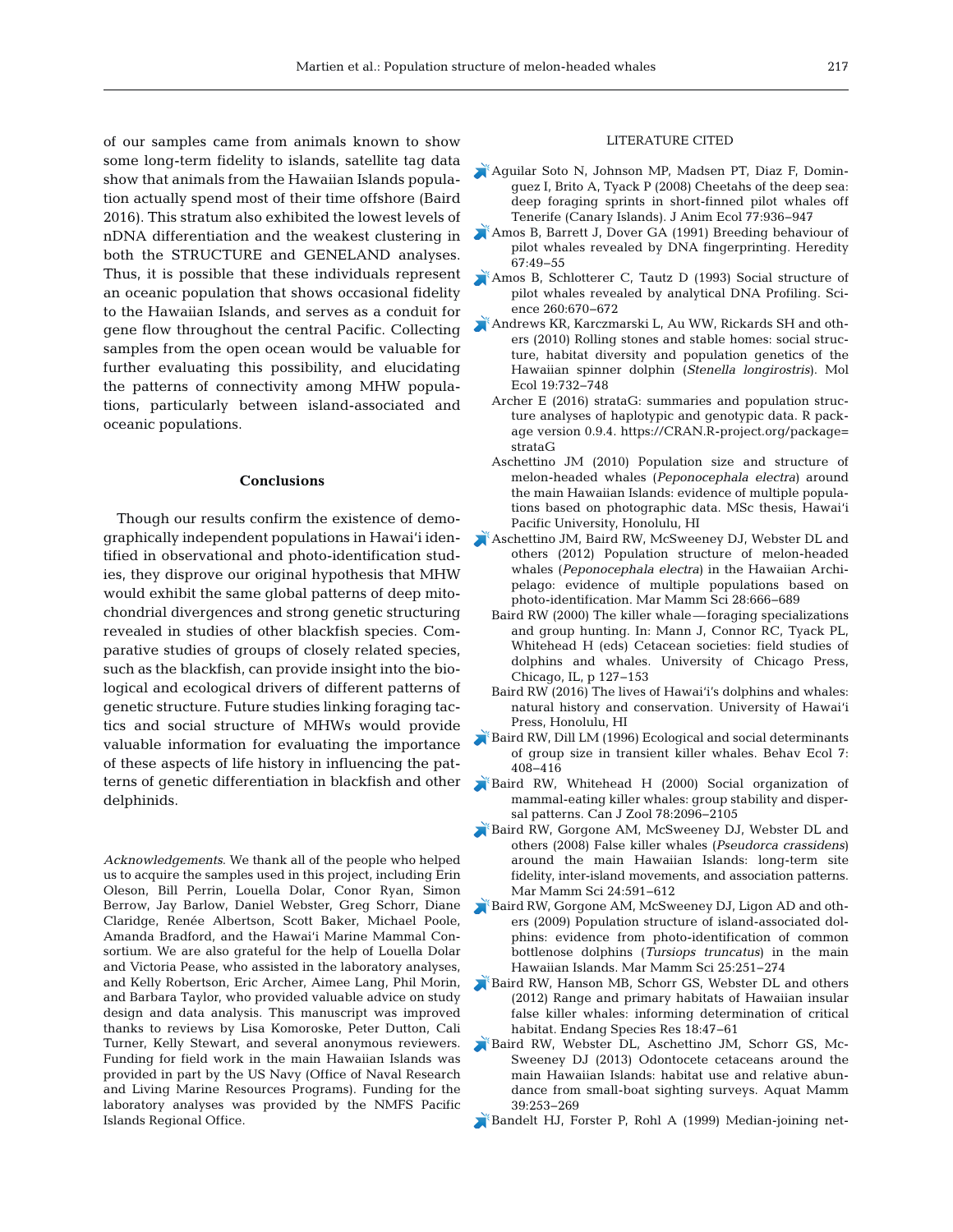works for inferring intraspecific phylogenies. Mol Biol Evol 16: 37−48

- Barrett-Lennard LG (2000) Population structure and mating patterns of killer whales (*Orcinus orca*) as revealed by DNA analysis. PhD dissertation, University of British Columbia, Vancouver, BC
- Bérubé M, Aguilar A, Dendanto D, Larsen F and others (1998) Population genetic structure of North Atlantic, Mediterranean Sea and Sea of Cortez fin whales, *Balaenoptera physalus* (Linnaeus 1758): analysis of mitochondrial and nuclear loci. Mol Ecol 7: 585−599
	- Bigg MA, Ellis GM, Ford JKB, Balcomb KC (1987) Killer whales—a study of their identification, genealogy, and natural history in British Columbia and Washington State, Phantom Press, Nanaimo, BC
	- Bigg MA, Olesiuk PF, Ellis GM, Ford JKB, Balcomb KC (1990) Social organization and genealogy of resident killer whales (*Orcinus orca*) in the coastal waters of British Columbia and Washington State. Rep Int Whaling Comm 12: 383−405
	- Brownell RL Jr, Nowacek DP, Ralls K (2009a) Hunting cetaceans with sound: a worldwide review. J Cetacean Res Manag 10:81-88
- Brownell RL Jr, Ralls K, Baumann-Pickering S, Poole MM (2009b) Behavior of melon-headed whales, *Peponocephala electra*, near oceanic islands. Mar Mamm Sci 25: 639−658
- Buchanan FC, Friesen MK, Littlejohn RP, Clayton JW (1996) Microsatellites from the beluga whale *Delphinapterus leucas.* Mol Ecol 5:571-575
- Courbis S, Baird RW, Cipriano F, Duffield D (2014) Multiple populations of pantropical spotted dolphins in Hawaiian waters. J Hered 105:627-641
- Darriba D, Toboada GL, Doalla R, Posada D (2012) jModel-Test 2: more models, new heuristics and parallel computing. Nat Methods 9:772
- Escorza-Trevino S, Archer FI, Rosales M, Lang AM, Dizon AE (2005) Genetic differentiation and intraspecific structure of Eastern Tropical Pacific spotted dolphins, *Stenella attenuata*, revealed by DNA analyses. Conserv Genet 6: 587−600
- Evanno G, Regnaut S, Goudet J (2005) Detecting the number of clusters of individuals using the software STRUC-TURE: a simulation study. Mol Ecol 14:2611−2620
- Excoffier L, Smouse PE, Quattro JM (1992) Analysis of molecular variance inferred from metric distances among DNA haplotypes: application to human mitochondrial DNA restriction data. Genetics 131: 479−491
	- Excoffier L, Laval G, Schneider S (2005) Arlequin ver. 3.0:an integrated software package for population genetics data analysis. Evol Bioinform Online 1:47-50
- Falush D, Stephens M, Pritchard JK (2003) Inference of population structure using multilocus genotype data: linked loci and correlated allele frequencies. Genetics 164: 1567−1587
- Fontaine MC, Baird SJ, Piry S, Ray N and others (2007) Rise of oceanographic barriers in continuous populations of a cetacean: the genetic structure of harbour porpoises in Old World waters. BMC Biol 5: 30
- Ford MJ, Hanson MB, Hempelmann JA, Ayres KL and others (2011) Inferred paternity and male reproductive success in a killer whale (*Orcinus orca*) population. J Hered 102: 537–553
	- Forney KA, Southall BL, Slooten E, Dawson S, Read AJ, Baird RW, Brownell Jr RL (2017) Nowhere to go: noise

impact assessments for marine mammal populations with high site fidelity. Endang Species Res 32:391–413

- François O, Ancelet S, Guillot G (2006) Bayesian clustering using hidden Markov random fields in spatial population genetics. Genetics 174: 805−816
	- Galver LM (2002) The molecular ecology of spinner dolphins, *Stenella longirostris*: genetic diversity and population structure. PhD dissertation, University of California San Diego, San Diego, CA
- Gaos AR, Lewison RL, Liles MJ, Gadea V and others (2016) Hawksbill turtle terra incognita: conservation genetics of eastern Pacific rookeries. Ecol Evol 6: 1251−1264
- Gemmell NJ, Akiyama S (1996) An efficient method for the extraction of DNA from vertebrate tissue. Trends Genet 12:338−339
- Goudet J, Raymond M, De Meeus T, Rousset F (1996) Testing differentiation in diploid populations. Genetics 144: 1933−1940
- Guillot G, Mortier F, Estoup A (2005) GENELAND:a computer package for landscape genetics. Mol Ecol Notes 5: 712−715
- Guindon S, Gascuel O (2003) A simple, fast, and accurate algorithm to estimate large phylogenies by maximum likelihood. Syst Biol 52: 696−704
- Gygax L (2002) Evolution of group size in the dolphins and porpoises: interspecific consistency of intraspecific patterns. Behav Ecol 13:583-590
	- Hamilton TA, Redfern JV, Barlow J, Ballance LT and others (2009) Atlas of cetacean sightings for Southwest Fisheries Science Center cetacean and ecosystem surveys: 1986-2005. Tech Memo NMFS-SWFSC-440. NOAA, La Jolla, CA
- Hoelzel AR, Dahlheim M, Stern SJ (1998) Low genetic variation among killer whales (*Orcinus orca*) in the Eastern North Pacific and genetic differentiation between foraging specialists. J Hered 89: 121−128
- Hudson RR, Boos DD, Kaplan NL (1992) A statistical test for detecting geographic subdivision. Mol Biol Evol 9: 138−151
- Jakobsson M, Rosenberg NA (2007) CLUMPP:a cluster matching and permutation program for dealing with label switching and multimodality in analysis of population structure. Bioinformatics 23: 1801−1806
- Kiszka J, Simon-Bouhet B, Martinez L, Pusineri C, Richard P, Ridoux V (2011) Ecological niche segregation within a community of sympatric dolphins around a tropical island. Mar Ecol Prog Ser 433: 273−288
- Kiszka JJ, Heithaus MR, Wirsing AJ (2015) Behavioural drivers of the ecological roles and importance of marine mammals. Mar Ecol Prog Ser 523:267-281
- Kronholm I, Loudet O, de Meaux J (2010) Influence of mutation rate on estimators of genetic differentiation lessons from *Arabidopsis thaliana*. BMC Genet 11:33
- Lammers MO (2004) Occurrence and behavior of Hawaiian spinner dolphins (*Stenella longirostris*) along O'ahu's leeward and south shores. Aquat Mamm 30:237-250
- Latch EK, Dharmarajan G, Glaubitz JC, Rhodes OE Jr (2006) Relative performance of Bayesian clustering software for inferring population substructure and individual assignment at low levels of population differentiation. Conserv Genet 7: 295−302
- Mannocci L, Laran S, Monestiez P, Dorémus G, Van Canneyt O, Watremez P, Ridoux V (2014) Predicting top predator habitats in the Southwest Indian Ocean. Ecography 37:261-278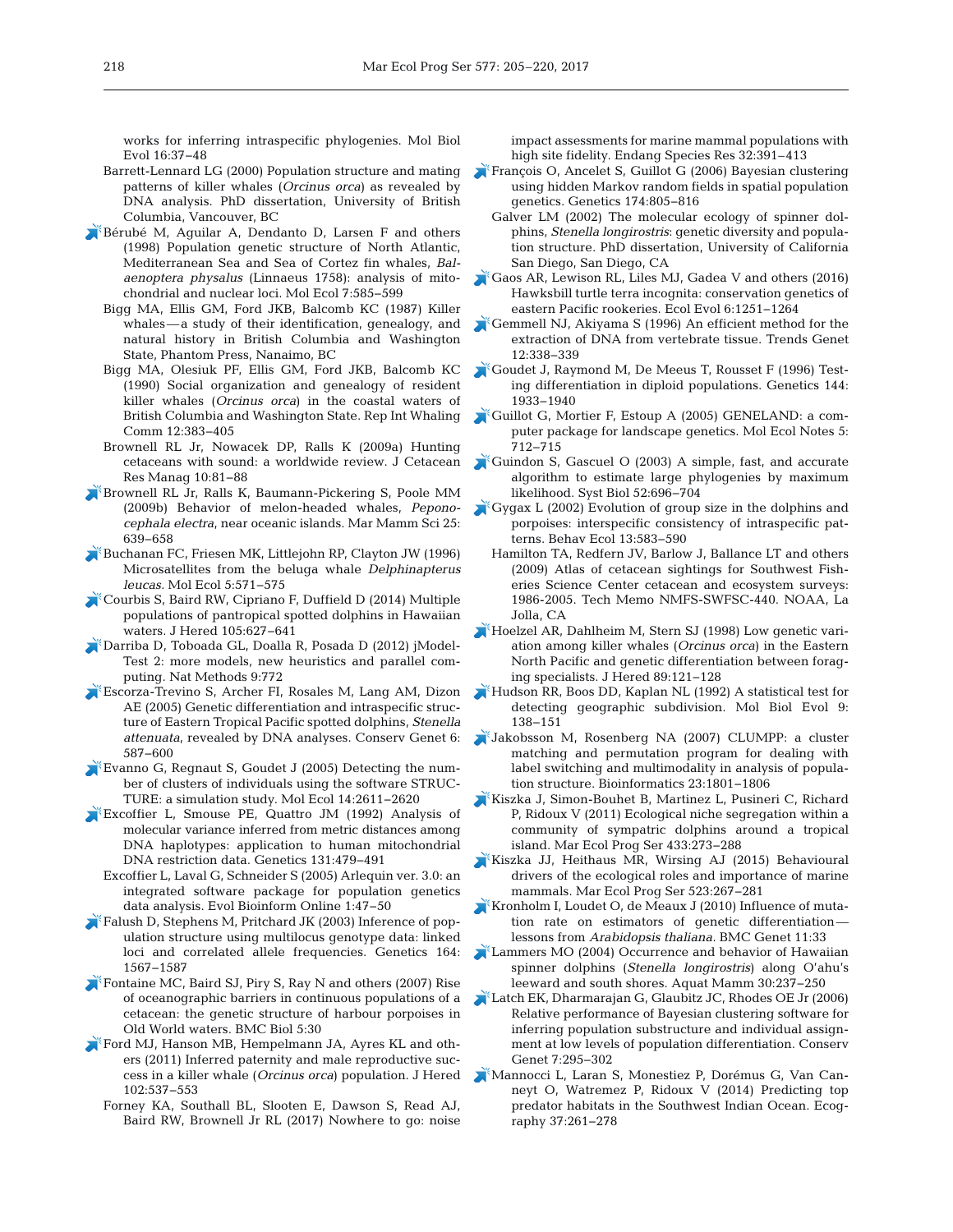- Martien KK, Baird RW, Hedrick NM, Gorgone AM and others (2012) Population structure of island-associated dolphins: evidence from mitochondrial and microsatellite markers for common bottlenose dolphins (*Tursiops truncatus*) around the main Hawaiian Islands. Mar Mamm Sci 28: E208–E232
- Martien KK, Chivers SJ, Baird RW, Archer FI and others (2014) Nuclear and mitochondrial patterns of population structure in North Pacific false killer whales (*Pseudorca crassidens*). J Hered 105:611-626
- McKelvey KS, Schwartz MK (2005) DROPOUT:a program to identify problem loci and samples for noninvasive genetic samples in a capture-mark-recapture framework. Mol Ecol Notes 5: 716−718
- McSweeney DJ, Baird RW, Mahaffy SD, Webster DL, Schorr GS (2009) Site fidelity and association patterns of a rare species:pygmy killer whales (*Feresa attenuata*) in the main Hawaiian Islands. Mar Mamm Sci 25: 557−572
- Meirmans PG (2006) Using the AMOVA framework to estimate a standardized genetic differentiation measure. Evolution 60:2399-2402
- Meirmans PG, Hedrick PW (2011) Assessing population structure:  $F_{ST}$  and related measures. Mol Ecol Resour 11: 5−18
- Miller SA, Dykes DD, Polesky HF (1988) A simple salting out procedure for extracting DNA from human nucleated cells. Nucleic Acids Res 16: 1215
- Morin PA, Nestler A, Rubio-Cisneros NT, Robertson KM, Mesnick SL (2005) Interfamilial characterization of a region of the ZFX and ZFY genes facilitates sex determination in cetaceans and other mammals. Mol Ecol 14: 3275−3286
- Morin PA, LeDuc RG, Archer FI, Martien KK, Huebinger RM, Bickham JW, Taylor BL (2009) Significant deviations from Hardy-Weinberg equilibrium caused by low levels of microsatellite genotyping errors. Mol Ecol Resour 9: 498−504
- Morin PA, Archer FI, Foote AD, Vilstrup J and others (2010a) Complete mitochondrial genome phylogeographic anal ysis of killer whales (*Orcinus orca*) indicates multiple species. Genome Res 20: 908−916
- Morin PA, Martien KK, Archer FI, Cipriano F, Steel D, Jackson J, Taylor BL (2010b) Applied conservation genetics and the need for quality control and reporting of genetic data used in fisheries and wildlife management. J Hered 101: 1−10
	- Norris KS, Wursig B, Wells RS, Wursig M (1994) The Ha waiian spinner dolphin. University of California Press, Berkeley, CA
- Olsen MT, Andersen LW, Dietz R, Teilmann J, Harkonen T, Siegismund HR (2014) Integrating genetic data and population viability analyses for the identification of harbour seal (*Phoca vitulina*) populations and management units. Mol Ecol 23:815-831
	- Olson PA, Reilly SB (2002) Pilot whales. In: Perrin WF, Würsig B, Thewissen JGM (eds) Encyclopedia of marine mammals. Academic Press, San Diego, CA, p 898−903
- Oremus M, Poole MM, Steel D, Baker CS (2007) Isolation and interchange among insular spinner dolphin communities in the South Pacific revealed by individual identification and genetic diversity. Mar Ecol Prog Ser 336: 275−289
- Oremus M, Gales R, Dalebout ML, Funahashi N and others (2009) Worldwide mitochondrial DNA diversity and phylogeography of pilot whales (*Globicephala* spp.*).* Biol

J Linn Soc 98: 729−744

- Ottensmeyer CA, Whitehead H (2003) Behavioural evidence for social units in long-finned pilot whales. Can J Zool 81: 1327−1338
- Palsbøll PJ, Bérubé M, Larsen AH, Jørgensen H (1997) Primers for the amplification of tri- and tetramer microsatellite loci in baleen whales. Mol Ecol 6:893-895
- Parsons KM, Durban JW, Burdin AM, Burkanov VN and others (2013) Geographic patterns of genetic differentiation among killer whales in the northern North Pacific. J Hered 104:737-754
	- Perryman WL (2002) Melon-headed whale. In: Perrin WF, Würsig B, Thewissen JGM (eds) Encyclopedia of marine mammals. Academic Press, San Diego, CA, p 733−735
- Pritchard JK, Stephens M, Donnelly P (2000) Inference of population structure using multilocus genotype data. Genetics 155:945-959
	- R Development Core Team (2014) R: a language and environment for statistical computing. R Foundation for Statistical Computing, Vienna
- Richard KR, Whitehead H, Wright JM (1996) Polymorphic microsatellites from sperm whales and their use in the genetic identification of individuals from naturally sloughed pieces of skin. Mol Ecol 5:313–315
- Rosel PE, Forgetta V, Dewar K (2005) Isolation and characterization of twelve polymorphic microsatellite markers in bottlenose dolphins (*Tursiops truncatus*). Mol Ecol Notes 5: 830−833
- Rousset F (2008) GenePop '007:a complete reimplementation of the GenePop software for Windows and Linux. Mol Ecol Resour 8: 103−106
	- Southall BL, Braun R, Gulland FMD, Heard AD, Baird RW, Wilkin SM, Rowles TK (2006) Hawaiian melon-headed whale (*Peponocephala electra*) mass stranding event of July 3-4, 2004. NOAA Tech Memo NMFS-OPR-31. Silver Spring, MD
	- Southall BL, Rowles TK, Gulland F, Baird RW, Jepson PD (2013) Final report of the Independent Scientific Review Panel investigating potential contributing factors to a 2008 mass stranding of melon-headed whales (*Peponocephala electra*) in Antsohihy, Madagascar. Independent Scientific Review Panel, Portland, OR. www.cascadia research.org/oldsite/Hawaii/Madagascar\_ISRP\_Final\_ report.pdf (accessed 20 January, 2016)
- Tamura K, Nei M (1993) Estimation of the number of nucleotide substitutions in the control region of mitochondrial DNA in humans and chimpanzees. Mol Biol Evol 10: 512−526
- Tezanos-Pinto G, Baker CS, Russell K, Martien KK and others (2009) A worldwide perspective on the population structure and genetic diversity of bottlenose dolphins (*Tursiops truncatus*) in New Zealand. J Hered 100: 11−24
- Valsecchi E, Amos W (1996) Microsatellite markers for the study of cetacean populations. Mol Ecol 5: 151−156
- Van Cise AM, Morin PA, Baird RW, Lang AR and others (2016) Redrawing the map: mtDNA provides new insights into the distribution and diversity of short-finned pilot whales in the Pacific Ocean. Mar Mamm Sci 32: 1177−1199
- Viricel A, Rosel PE (2014) Hierarchical population structure and habitat differences in a highly mobile marine species: the Atlantic spotted dolphin. Mol Ecol 23:5018-5035
- Viricel A, Simon-Bouhet B, Ceyrac L, Dulau-Drouot V and others (2016) Habitat availability and geographic isolation as potential drivers of population structure in an